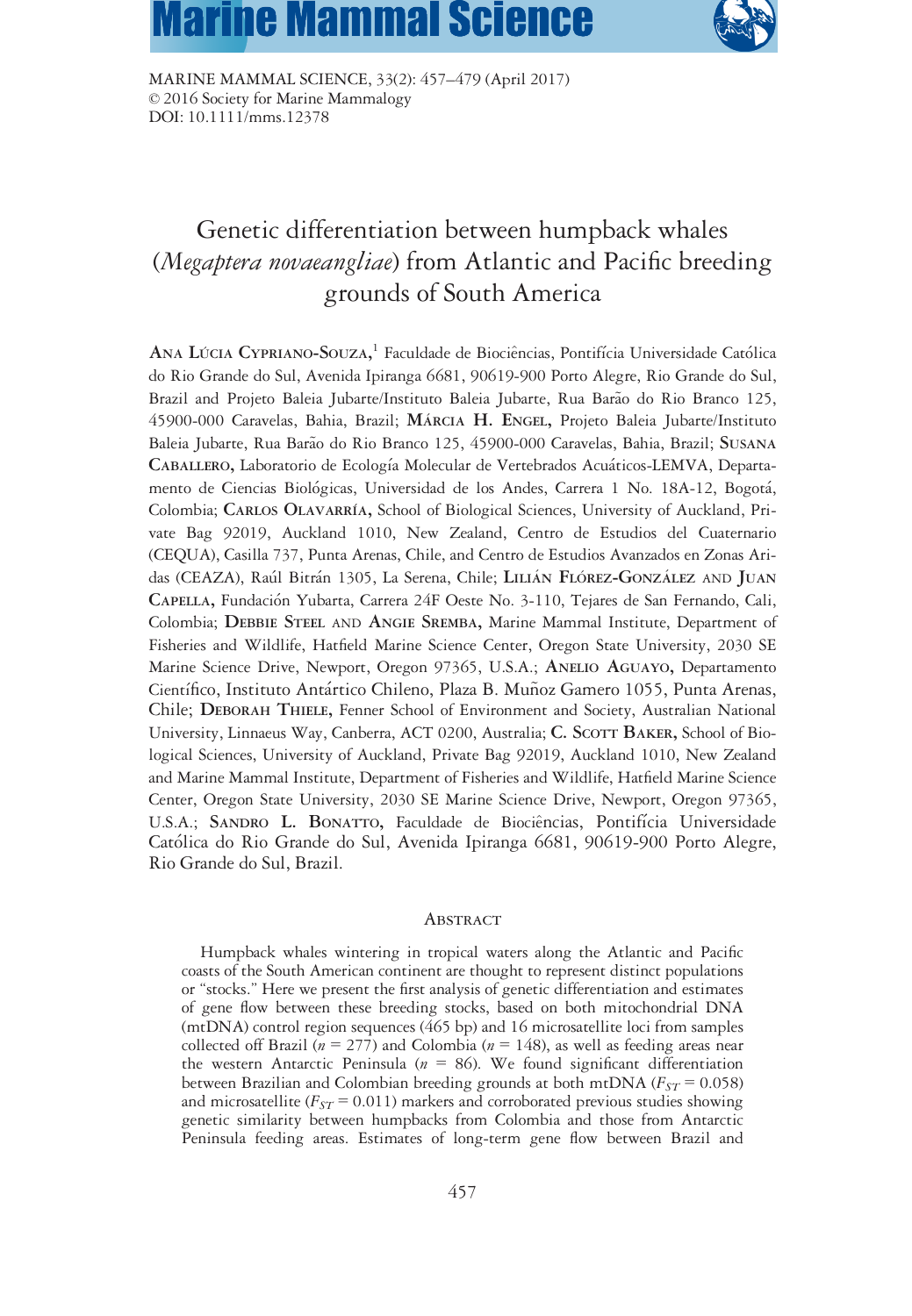Colombia were low to moderate, asymmetrical, and mostly mediated by males. Assignment procedures detected some cases of interchange and individuals of admixed ancestry between breeding grounds, indicating limited mixing of individuals between these stocks. Overall, results highlight the differentiation of humpback whale breeding populations with adjacent feeding grounds. This appears to be a remarkable example of fidelity to seasonal habitat in the absence of any contemporary barriers.

Key words: Megaptera novaeangliae, population genetic structure, microsatellites, mtDNA, migration, individual assignment.

Humpback whales (Megaptera novaeangliae Borowski, 1781) are widely distributed throughout the major ocean basins, where they undertake long-distance seasonal migrations between high-latitude summer feeding grounds and low-latitude winter breeding grounds (Dawbin 1966). Dispersal or interbreeding of whales from different ocean basins is rare, resulting in highly significant genetic differentiation between the populations from these basins (Jackson *et al.* 2014). In the Northern Hemisphere, humpback whales from the Atlantic and Pacific Oceans show strong maternal fidelity to segregated feeding grounds and natal philopatry to breeding grounds (Palsbøll et al. 1995, Stevick et al. 2006a, Wenzel et al. 2009, Baker et al. 2013). In contrast, the feeding grounds in the Southern Hemisphere are distributed mainly throughout a broad circumpolar area in the Southern Ocean (Matthews 1937), providing the potential for longitudinal movements of individuals from different breeding populations during the feeding season. These movements may increase the possibility of interchange among these populations if the individuals switch between the breeding grounds. The International Whaling Commission (IWC) recognizes six humpback whale management feeding areas (I–VI) (Donovan 1991), seven breeding stocks (A–G), and several substocks in the Southern Hemisphere (IWC 2015).

The humpback whale breeding grounds off the eastern and western coasts of South America are considered breeding stocks A (BSA) and G (BSG), respectively (Fig. 1). In the southwestern Atlantic Ocean, whales from BSA are mainly found along the Brazilian coast from approximately  $5^{\circ}S$  to  $23^{\circ}S$ , with the Abrolhos Bank (16 $^{\circ}40^{\prime}$ –  $19^{\circ}30^{\circ}$ S and  $37^{\circ}25'-39^{\circ}45'W$ ) being the main mating and calving area for this population (Andriolo et al. 2010). At this breeding ground, humpback whales have also been observed near oceanic islands, such as the Fernando de Noronha Archipelago and Trindade Island (Lodi 1994, Wedekin et al. 2014). In the eastern Pacific Ocean, humpback whales from BSG occur from the northern coast of Peru (5°S) to Costa Rica (12°N), with a very low density of whales found around the Galápagos Archipelago, located 1,000 km west of the Ecuador coast (Acevedo-Gutiérrez and Smultea 1995; Flórez-González et al. 1998; Félix et al. 2011, 2012). This breeding ground covers a wide range of approximately 3,000 km of coast, with at least five separate humpback whale calving areas, in which individual movement between several of them indicate some degree of interchange among these areas (Florez-Gonzalez *et al.*) 1998, Rasmussen et al. 2007). Although its breeding area has a large extension located off Central America in the Northern Hemisphere, BSG follows the migration pattern of the other Southern Hemisphere humpback whale populations.

Comparisons of photo-identification catalogues and mitochondrial DNA (mtDNA) data have supported a migratory connection between the feeding areas

<sup>&</sup>lt;sup>1</sup>Corresponding author (e-mail: [anacypriano@yahoo.com.br](mailto:anacypriano@yahoo.com.br)).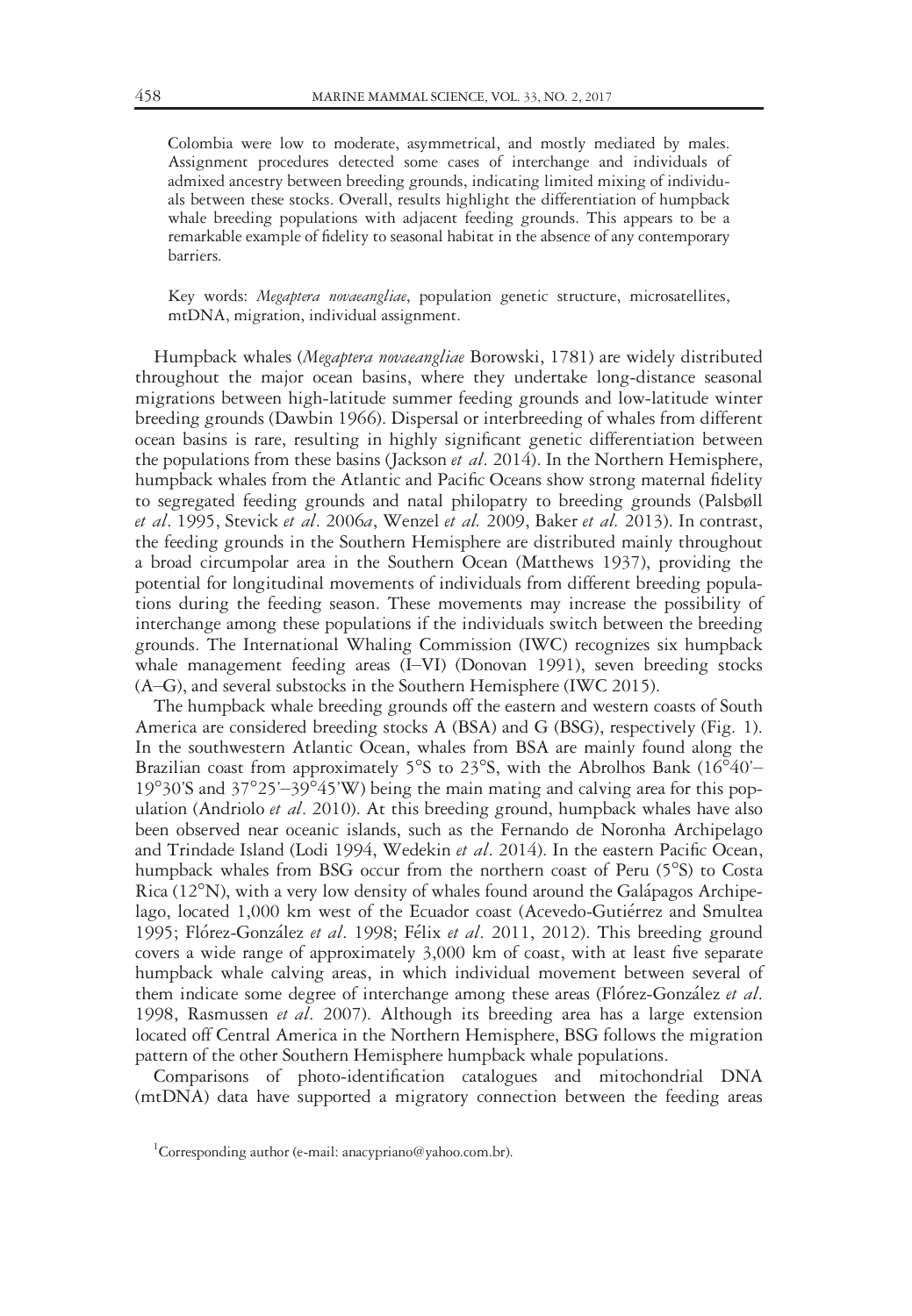

Figure 1. Map showing the geographic distribution (blue) of each South American breeding ground, Breeding stock A (BSA) and Breeding stock G (BSG), and the feeding areas around Antarctic Peninsula (Area I). Sampling locations in Brazil (Abrolhos Bank and Praia do Forte), Colombia (Malaga Bay and Gorgona Island) and Antarctic Peninsula (Brainsfield Strait and Gerlache Strait) are shown (boxed regions).

around the western Antarctic Peninsula (AP) ( $\sim$ 60°S, 64°W) and BSG (Stone *et al.* 1990, Caballero et al. 2001, Garrigue et al. 2002, Stevick et al. 2004, Olavarría et al. 2006, Rasmussen et al. 2007, Felix et al. 2012). Further, the Magellan Strait (MS) and the Corcovado Gulf (CG), located off southwestern South America, are recognized as two other feeding areas for BSG (Gibbons et al. 2003, Acevedo et al. 2007, Capella et al. 2008, Hucke-Gaete et al. 2013). Nevertheless, photo-identification and genetic data have shown that these feeding aggregations are distinct from the AP feeding areas, suggesting segregation of maternal lineages in these feeding areas of BSG (Olavarría et al. 2006; Acevedo et al. 2007, 2013), similarly to what was observed for the humpback whale populations from the North Atlantic and North Pacific Oceans, and from the west coast of Africa (Stevick et al. 2006a, Baker et al. 2013, Carvalho et al. 2014).

The historical hypothesis of a migratory link between whales wintering off Brazil and those found in Antarctic Peninsula feeding areas is not supported given the lack of photographic matches (Stevick et al. 2004) and the significant mtDNA differentiation (Engel et al. 2008) between these two regions. On the other hand, a migratory connection between BSA and feeding areas around South Georgia and South Sandwich Islands (between  $54^{\circ}$ S and  $60^{\circ}$ S, and  $33^{\circ}$ W and  $22^{\circ}$ W) in the Scotia Sea, had been suggested by Slijper (1962, 1965) and Mackintosh (1965). This connection was first supported by satellite telemetry (Zerbini et al. 2006, 2011a) and further corroborated through individual photo-identification (Stevick et al. 2006b, Engel and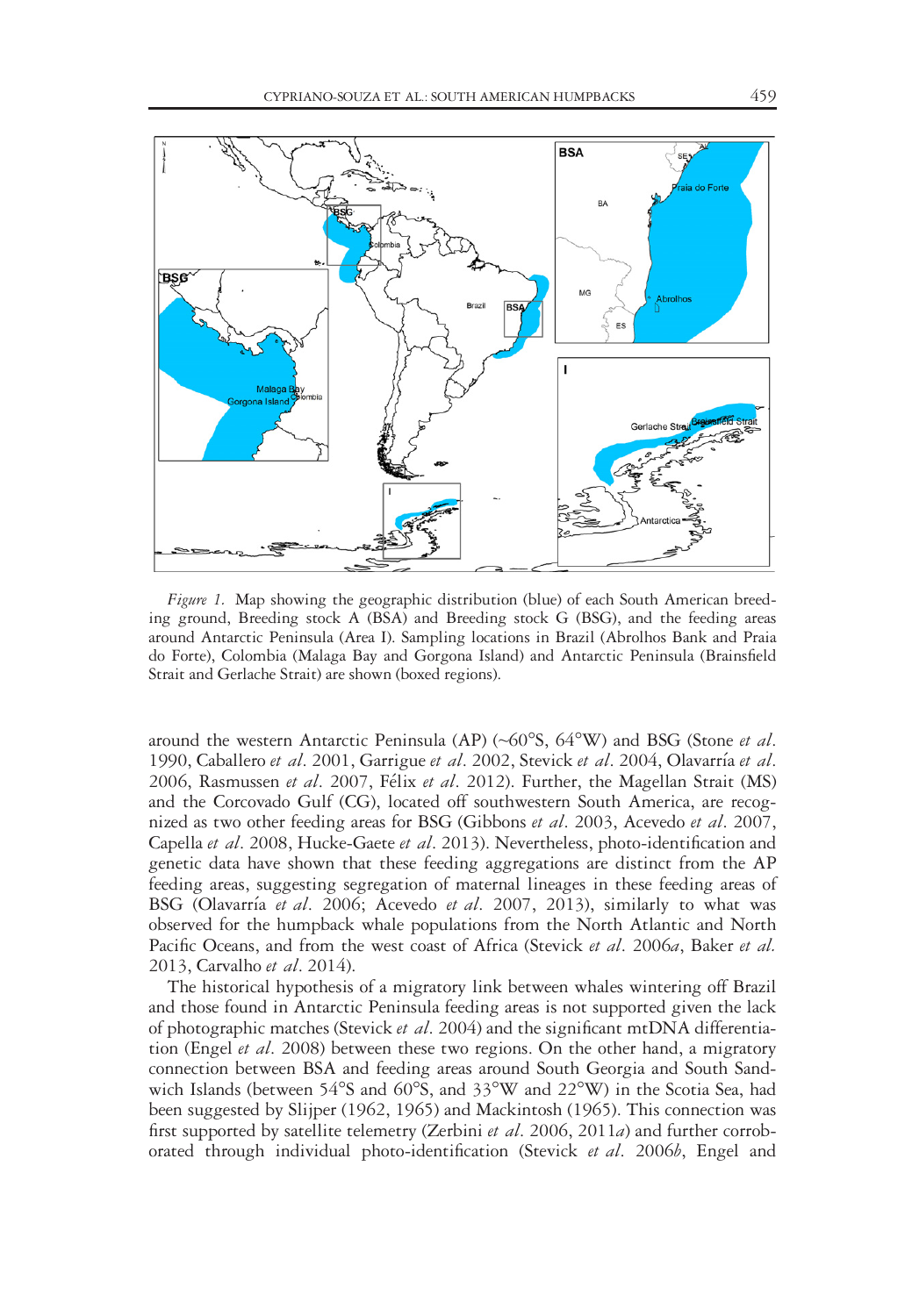Martin 2009). In addition, two whales sampled in 2006 near the island of South Georgia presented mtDNA haplotypes found in the Brazilian breeding grounds (Engel et al. 2008), one of which showed a putative parent-offspring relationship with a female sampled off Abrolhos Bank in 2001 (Cypriano-Souza et al. 2010).

Previous studies based on photo-identification and mtDNA genetic data support the differentiation between humpback whale breeding grounds from the western and eastern coast of South America (Stevick et al. 2004, Olavarría et al. 2007, Engel et al. 2008), but the small number of photo-identification records and the maternal inheritance of the mtDNA limit the detection of important processes, such as a low malemediated gene flow. Furthermore, there is evidence of some movement between these areas, since a female accompanied by a calf sighted in Ecuador (BSG) was resighted travelling in a pair in Abrolhos Bank (BSA), representing the first record of a humpback whale on both the Pacific and Atlantic breeding grounds of South America (Stevick et al. 2013).

Here we assess the degree of population genetic structure and the gene flow between the humpback whales from South American breeding grounds, and confirm the relationship of Colombian breeding grounds to the Antarctic Peninsula feeding grounds, based on the analysis of mtDNA control region haplotypes (465 bp) and microsatellite genotypes (16 loci). We present the first analysis of population differentiation using microsatellite genotypes in humpback whales from Brazil and Colombia and the first use of genotypes to assess individual assignment and potential interchange between breeding grounds.

#### **METHODS**

#### Sample Collection, DNA Extraction and Sex Determination

A total of 511 skin samples of humpback whales were analyzed here for at least one marker (see Table S1), collected from two South American breeding grounds (Brazil,  $n = 277$  and Colombia,  $n = 148$ ) during the winter breeding season (July–November), and during the austral summer at the Antarctic Peninsula feeding grounds (AP,  $n = 86$ ) (Fig. 1). Samples from Brazil (Abrolhos Bank and Praia do Forte) were collected by Instituto Baleia Jubarte from 1997 to 2011, while samples from Colombia (Gorgona Island and Malaga Bay, Colombian Pacific coast) were collected by Fundacion Yubarta from 1991 to 1999. Several research groups collected samples from AP: the Chilean Antarctic Institute (INACH) from 1996 to 1999, Southern Ocean Global Ecosystems Dynamics (SO-GLOBEC) in 2002, and IDCR surveys by the IWC (three samples used in this study) in 1990 and 1994. Most of the samples were obtained by biopsy dart (Lambertsen 1987) but a few samples from Brazil were collected from stranded whales ( $n = 9$ ). Of the 511 samples, 83 that were collected off Brazil, between 2006 and 2011, have not been previously used in published studies. Biopsy sampling of humpbacks from Brazil followed the same guidelines performed in previous studies (Engel et al. 2008, Cypriano-Souza et al. 2010). Samples were preserved in 70% ethanol and were stored at –20°C prior to DNA extraction. Total genomic DNA of the previously unreported Brazilian humpback samples ( $n = 83$ ) was extracted using the DNeasy Blood and Tissue Kit (QIAGEN) according to manufacturer's protocol.

Sex determination of the 83 Brazilian samples newly reported was carried out by PCR amplification followed by TaqI digestion of the genes ZFX and ZFY, as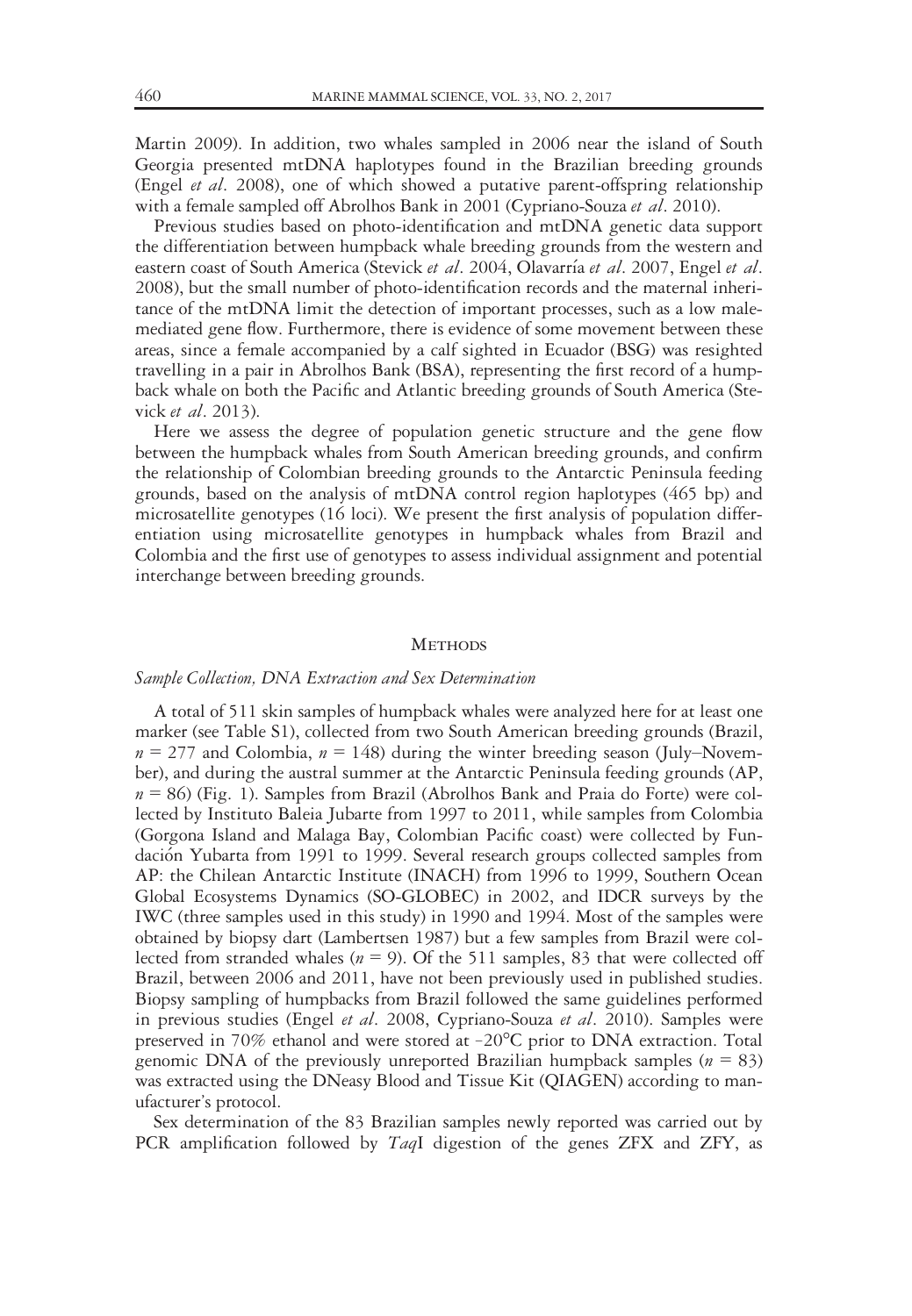described in previous study for the remaining samples ( $n = 194$ , reported in Cypriano-Souza et al. 2010). Samples from Colombia ( $n = 148$ ) and Antarctic Peninsula (n = 86) were sexed by amplification of a SRY gene and a ZFX positive control by Olavarría et al. (2006, 2007). The sex ratio for each population was compared to an expected 1:1 ratio using an exact binominal test.

#### Mitochondrial DNA Control Region Sequencing and Diversity

Mitochondrial DNA control region sequences of humpback whales from Colombia (BSG,  $n = 148$ ) and AP ( $n = 86$ ) feeding ground were described previously (GenBank accession numbers DQ768307 to DQ768421 from Olavarría et al. 2006, 2007). Sequences from Brazilian (BSA,  $n = 176$ ) humpbacks were described in two publications (GenBank accession numbers AY329844 to AY330096 from Engel *et al.* 2008, and GO913691 to GO913852 from Rosenbaum et al. 2009). Given previous discrepancies in some of these published haplotypes, here we validate haplotypes of BSA humpbacks by resequencing and reviewing 59 of the 66 haplotypes described by Rosenbaum et al. (2009). To accomplish this, we resequenced 59 samples (the only available) representing these haplotypes. Additionally, the remaining haplotypes were validated by reviewing the original (of high quality) electropherograms (for more details of the validation process see Appendix S1).

For resequencing, a fragment of approximately 800 bp of the mtDNA control region was amplified using the primers M13Dlp1.5 (tPro whale, 5'-TGTAAAAC-GACGGCCAGTTCACCCAAAGCTGRARTTCTA-3', Baker et al. 1998a) and Dlp8G (5'-GGAGTACTATGTCTGTAACCA-3', Pichler et al. 2001). PCR conditions followed the same guidelines described in Olavarría et al. (2007). PCR products were cleaned using ExoSap-IT (USB) and sequenced in one direction using the primer M13Dlp1.5 with BigDye Dye Terminator Chemistry v3.1 (Applied Biosystems). Sequencing reactions were cleaned using CleanSEQ (Agencourt) to remove unincorporated primers and read on an ABI 3730XL (Applied Biosystems) at Hatfield Marine Science Center (HMSC) of Oregon State University (OSU) in Newport, Oregon, USA. Fifty-eight of the 59 Brazilian samples provided clean sequences. Sequences were aligned, manually adjusted and all variable positions were confirmed visually from the electropherograms using SEQUENCHER 5.0 (Gene Codes Corporation). Sequences were trimmed to a consensus length of 464 bp and the different haplotypes were determined using DnaSP 5.10.1 (Librado and Rozas 2009).

Molecular diversity indices, such as haplotype  $(b)$  and nucleotide  $(\pi)$  diversities, and haplotype frequency were estimated for each population using the program ARLEQUIN 3.5 (Excoffier and Lische 2010). Pairwise differences in haplotype and nucleotide diversities between populations were tested by a permutation procedure (10,000 permutations, with significance set at  $\alpha = 0.05$ ) based on an R script (genetic\_diversity\_diffs 1.0.0, Alexander 2015). ARLEQUIN was also used to estimate Tajima's D (Tajima 1989) neutrality test for each population with 1,000 bootstrap replicates.

# Microsatellite Genotyping and Diversity

Samples were genotyped at 16 published microsatellite loci (14 dinucleotides: EV1, EV14, EV21, EV37, EV94, EV96, EV104 (Valsecchi and Amos 1996), GT23, GT211, GT575 (Bérubé et al. 2000), 464/465 (Schlötterer et al. 1991), RW4-10, RW31, RW48 (Waldick et al. 1999), and two tetranucleotides: GATA28 and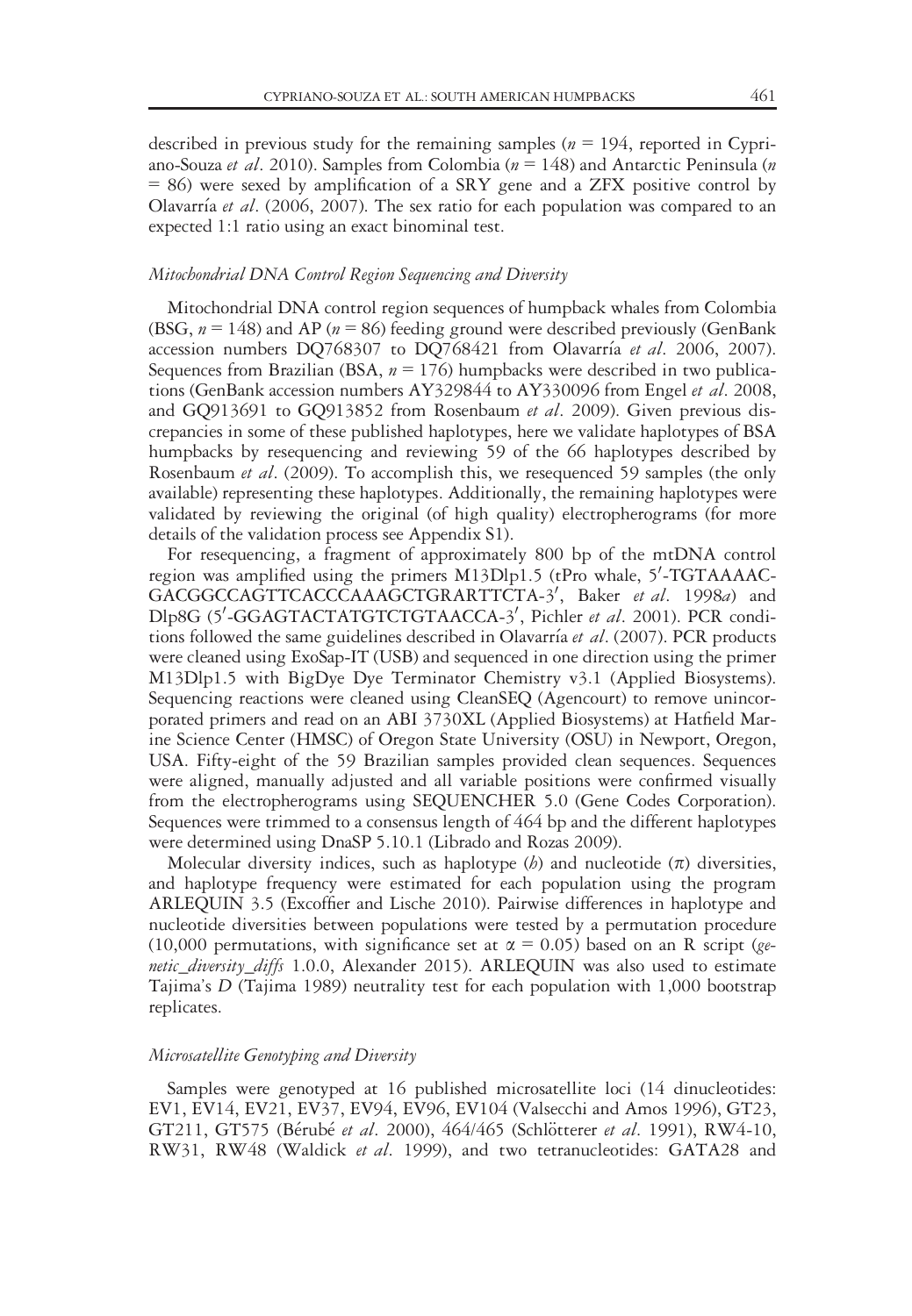GATA417 (Palsbøll et al. 1997)). Samples from Colombia ( $n = 130$ ) and AP ( $n = 77$ ) had been genotyped for all loci on an ABI 3730XL (Applied Biosystems, Foster City, CA), and these genotypes were provided by South Pacific Whale Research Consortium (SPWR) (Steel *et al.* 2008) for a collaborative comparison between populations. We have previously genotyped 134 samples ( $n = 51$  from Cypriano-Souza *et al.*) 2010;  $n = 83$  from ALC-S, unpublished data) from Brazil, for seven of the 16 loci on a MegaBACE 1000 automated sequencer (GE Healthcare) at Pontifical Catholic University of Rio Grande do Sul, Brazil. The remaining nine loci for this population were genotyped on an ABI 3730XL at HMSC or by Macrogen Inc. (Seoul, South Korea). To calibrate the microsatellite allele sizes of these two data sets genotyped at different machines, some samples were included in different runs, as detailed in Appendix S2.

For the samples genotyped at HMSC and Macrogen, PCRs were carried out in 10  $\mu$ L with the following conditions: 1.5–4.0 mM of MgCl<sub>2</sub> (different concentrations depending on the locus), 200  $\mu$ M of dNTPs, 0.4  $\mu$ M of each primer, bovine serum albumin, 0.25 units of Platinum  $Tag$  DNA polymerase (Invitrogen), 1X PCR buffer (Invitrogen), and 1 µL of DNA ( $\sim$ 50 ng). All loci were amplified in separate reactions using the following thermocycle profile: initial denaturation at 94°C for 3 min, 35– 40 cycles of denaturation at 94 $\rm{°C}$  for 30 s, annealing at 50 $\rm{°C}$  for 30 s, and extension at 72°C for 40 s, followed by a final extension at 72°C for 10–30 min depending on the locus. Negative controls were run at the PCR step to control for exogenous contamination. Amplicons were pooled in four sets of up to five loci (set 1: EV1, EV14, EV21, and EV104; set 2: GT211, GT575, GATA417, GATA28, and RW4-10; set 3: RW31, RW48, EV37, EV94, and EV96; set 4: 464/465 and GT23) and co-loaded on an ABI 3730XL, and alleles sizes in base pairs (bp) were determined using the LIZ-500 size standard run in each lane. Microsatellite alleles were visualized and scored using GENEMAPPER 4.0 (Applied Biosystems) or Peak Scanner 1.0 (Applied Biosystems).

The program MICRO-CHECKER 2.2.3 (Van Oosterhout et al. 2004) was used to check for possible null alleles, large allele dropout, and scoring errors due to stutter peaks. Analyses for matching genotypes (replicate samples and recaptures) and estimates of the probability of identity (the Hardy-Weinberg  $[HW]P_{(ID)}$ , and the more conservative,  $P_{\text{(ID)sib}}$  (Waits et al. 2001)) were performed by GENECAP 1.4 (Wilberg and Dreher 2004). Pairs of matching genotypes were subsequently compared for sex and mtDNA haplotype data (when available) to support the identification of replicates and/or recaptures. Replicate samples within regions were excluded from further analyses.

Genetic diversity was estimated as the number of alleles per locus  $(K)$ , observed and expected heterozygosities ( $H_0$  and  $H_E$ , respectively) under Hardy-Weinberg assumptions (Nei 1978) for each locus in each population using ARLEQUIN 3.5. FSTAT 2.9.3 (Goudet 2002) was used to estimate allelic richness (AR) and Weir and Cockerham's (1984) measure of  $F_{IS}$ . Global and population-specific tests for deviations from Hardy-Weinberg equilibrium (HWE) (Guo and Thompson 1992) and linkage disequilibrium were carried out using the program ARLEQUIN, corrected for simultaneous comparisons with the sequential Bonferroni test (Rice 1989).

#### Population Genetic Structure and Assignment

Population genetic differentiation for mtDNA control region sequences and for microsatellites was estimated with pairwise  $F$ -statistics ( $F_{ST}$ , Weir and Cockerham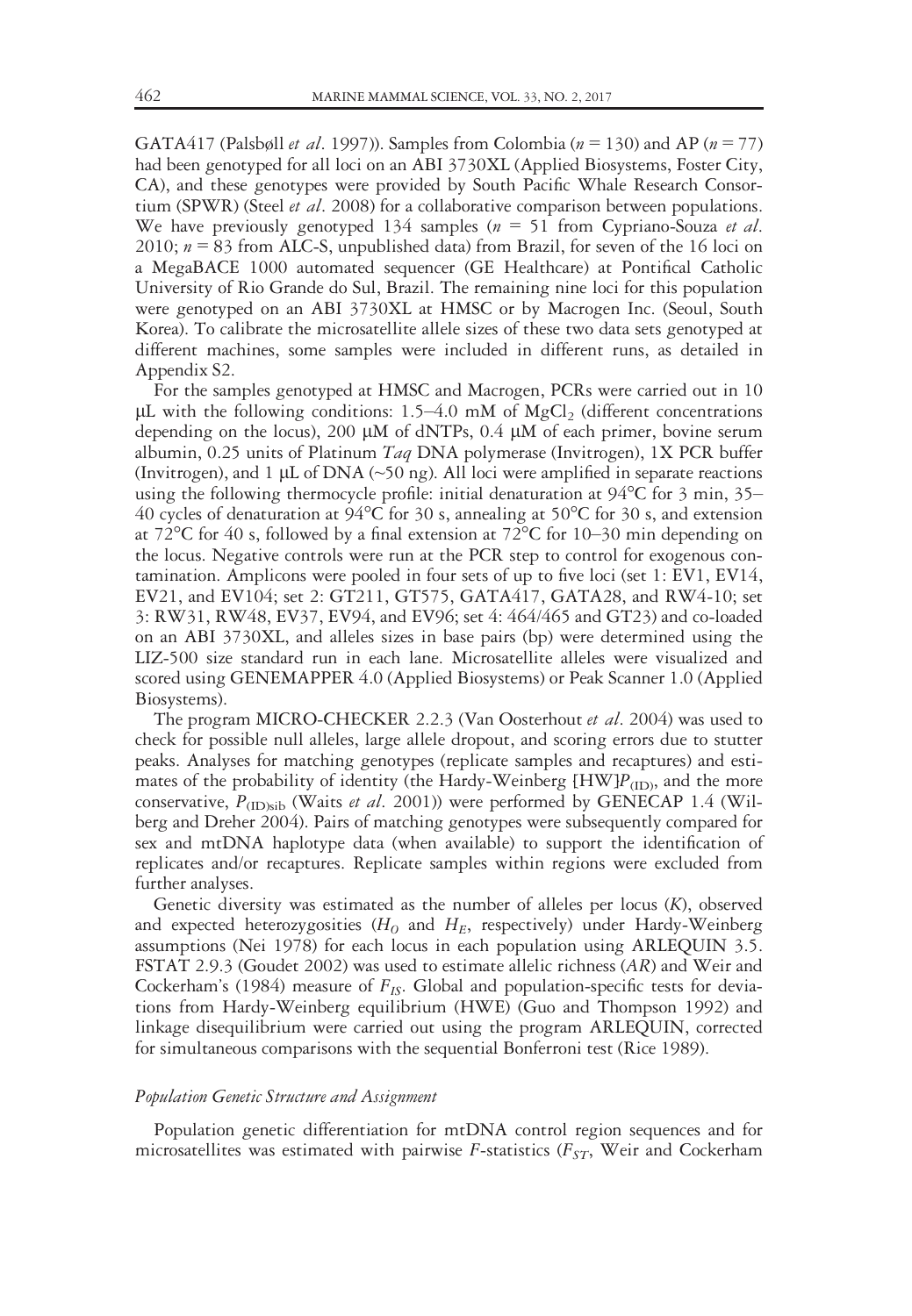1984) and tested by permutation procedure in ARLEQUIN (10,000 permutations, with significance set at  $\alpha = 0.05$ ). Population genetic structure was also assessed for the whole data set with a Bayesian clustering approach implemented in STRUC-TURE 2.3.3 (Pritchard et al. 2007). First, 10 independent runs were performed for each K (number of cluster) between one and five with no prior information on sampling location, using the admixture and correlated allele frequencies model. Burn-in and length of simulation were set at 500,000 and 1,000,000 iterations, respectively. In a second set of analyses, the sampling location prior was used to assist the identification of clustering, as suggested for cases of subtle population structure (Hubisz et al. 2009). The results generated were processed in STRUCTURE HARVESTER 0.6.93 (Earl and vonHoldt 2012), a web-based program that determines the optimal number of clusters using the Evanno method (Evanno et al. 2005). The multiple results generated by STRUCTURE were summarized in CLUMPP (Jakobsson and Rosenberg 2007), and graphically displayed by DISTRUCT (Rosenberg 2004). Additionally, we ran a STRUCTURE analysis with only Colombia and AP samples using the same parameters as above. In a third STRUCTURE analysis, the "Use PopInfo" option  $(G = 0)$  was applied to assess individual assignment, possible migrants (individuals born in a population other than the one in which they were sampled), and individuals with admixed ancestry (individuals descended from a recent migrant). The length of simulation and burn-in were the same as described above. Individuals with a membership coefficient  $q \geq 0.8$  were considered residents for the population from which they were sampled, while those with  $0.2 \leq q \geq 0.8$ were considered to be potentially admixed (neither resident nor migrant), and those with  $q \le 0.2$  (or  $q \ge 0.8$  for a another population) from the sampled population were considered migrants (e.g., Lecis et al. 2006, Bergl and Vigilant 2007).

Additionally, the Bayesian assignment method in GENECLASS 2.2.2 (Piry et al. 2004) was used to assess assignment/exclusion of individuals to the predefined sampling populations. This procedure is complementary to STRUCTURE analysis since it does not assume that all potential source populations have been sampled (Manel et al. 2002, Pearse and Crandall 2004). The program was also used to detect firstgeneration migrants (individuals sampled in a population other than the one in which they were genetically assigned) using the Bayesian criterion of Rannala and Mountain (1997) in combination with a Monte Carlo resampling algorithm with 10,000 simulated individuals and an alpha of 0.01 to determine the critical value of the  $L_{\text{home}}/L_{\text{max}}$  likelihood test statistics, beyond which individuals were assumed to be F1 migrants (Paetkau et al. 2004). Each individual was assigned to the population in which the likelihood of its genotype is the highest, comparing the likelihood of the population where the individual was sampled with those of the available populations  $-Log(L_{home}/L_{max})$ .

# Gene Flow and Effective Population Size

The magnitude and direction of recent migration were estimated using a Bayesian method implemented in BAYESASS 3.0.3 (Wilson and Rannala 2003). Analyses were conducted for 10 independent MCMC runs of  $10<sup>7</sup>$  steps recorded every 200 iterations, with the first  $10^6$  repetitions discarded as burn-in. To reach the recommended acceptance rates between 20% and 40%, the values of parameters such as migration rates ( $\Delta_M$ ), allele frequencies ( $\Delta_A$ ) and inbreeding coefficient ( $\Delta_F$ ) were adjusted to 0.1, 0.2, and 0.15, respectively. Trace files were examined for convergence.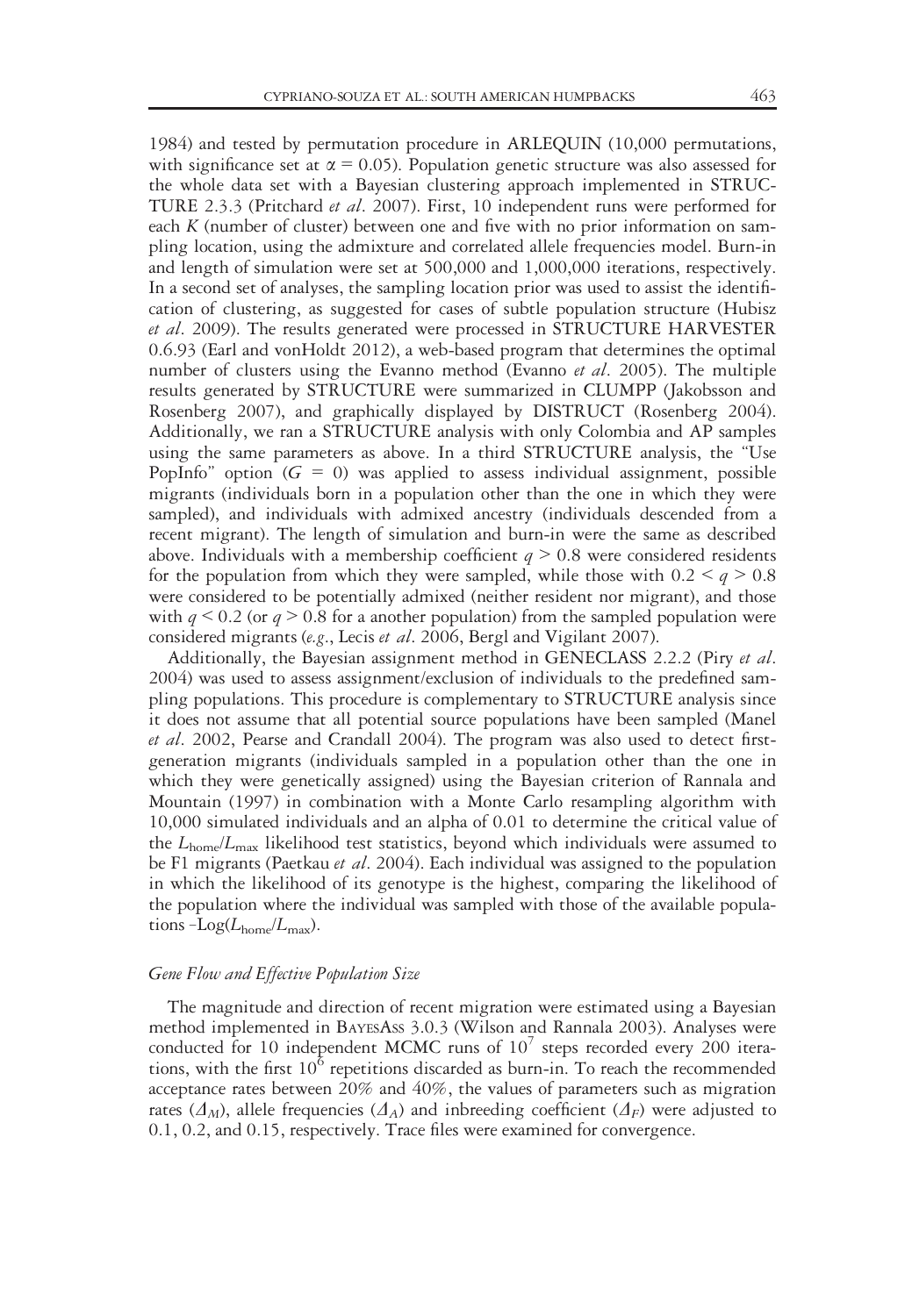A Bayesian coalescent approach implemented in MIGRATE-N 3.6.4 (Beerli 2008) was used to estimate the mutation-scaled population size  $\theta$  (4N<sub>e</sub> $\mu$  or 2N<sub>ef</sub> $\mu$ ) and the mutation-scaled immigration rates  $M(m/\mu)$  based on both microsatellite and mtDNA data. Analyses were conducted for 10 replicate searches, with 10,000 genealogies recorded every 200th genealogy estimate after a burn-in of 500,000 steps, retaining a total of 20 million parameter values. The effective number of immigrants per generation ( $N_{\ell}$ m) was estimated by multiplying  $\theta$  and M (Beerli 2008).

# Data Archiving

In accordance with the guidelines of the Joint Data Archiving Policy (Whitlock et al. 2010), the data underlying the primary conclusions of this article have been submitted to a public archive. The mtDNA sequences (including haplotype names and GenBank accession numbers published in previous studies, see Table S1) and microsatellite genotypes have been deposited in the Dryad repository. Also, the input files (parmfile and infile) to MIGRATE were deposited in the Dryad.

#### **RESULTS**

#### Sex Determination

Sex was determined successfully for 118 (82 males and 36 females) individuals from Colombia, 82 (39 males and 43 females) individuals from AP, and 264 (141 males and 123 females) individuals from Brazil (after replicates were removed, see below) (Table S1). The sex ratio of the Colombian humpback whales was significantly skewed toward males (2.27:1,  $P \le 0.0001$ ) but the sex ratio did not differ significantly from the expected 1:1 for the whales sampled in Brazil (1.14:1,  $P = 0.295$ ) or the AP (1.10:1,  $P = 0.741$ ).

# mtDNA Diversity

After the validation process (see Appendix S1) and removal of replicate samples (see below and Table S1), we obtained 54 haplotypes defined by 60 variable sites for the mtDNA control region alignment (464 bp) from 158 sequences from the Brazilian population. For the populations of Colombia and AP, the mtDNA control region alignment from 130 and 82 sequences, described 27 and 21 haplotypes defined by 41 and 40 variable sites, respectively. A total of 77 haplotypes, defined by 67 variable sites were found in the sequences' alignment (in 465 bp) from 370 individuals across all three populations (Table 1). Of these 77 haplotypes, seven were shared between Brazil and Colombia, 18 between Colombia and AP and four among all three areas. The haplotype frequencies for each area are shown in Table S2.

Haplotype diversities (*b*) and nucleotide diversities ( $\pi$ ) are shown in Table 1. The permutation test confirmed a significantly higher haplotype diversity for Brazil compared to Colombia ( $P \le 0.001$ ) or the AP ( $P \le 0.001$ ) but no significant difference between Colombia and AP ( $P = 0.760$ ). Similarly, the permutation test confirmed a significantly higher nucleotide diversity for Brazil compared to Colombia ( $P =$ 0.024) and AP ( $P = 0.013$ ), but not between Colombia and AP ( $P = 0.633$ ). The neutrality test was near zero and nonsignificant for each population (data not shown).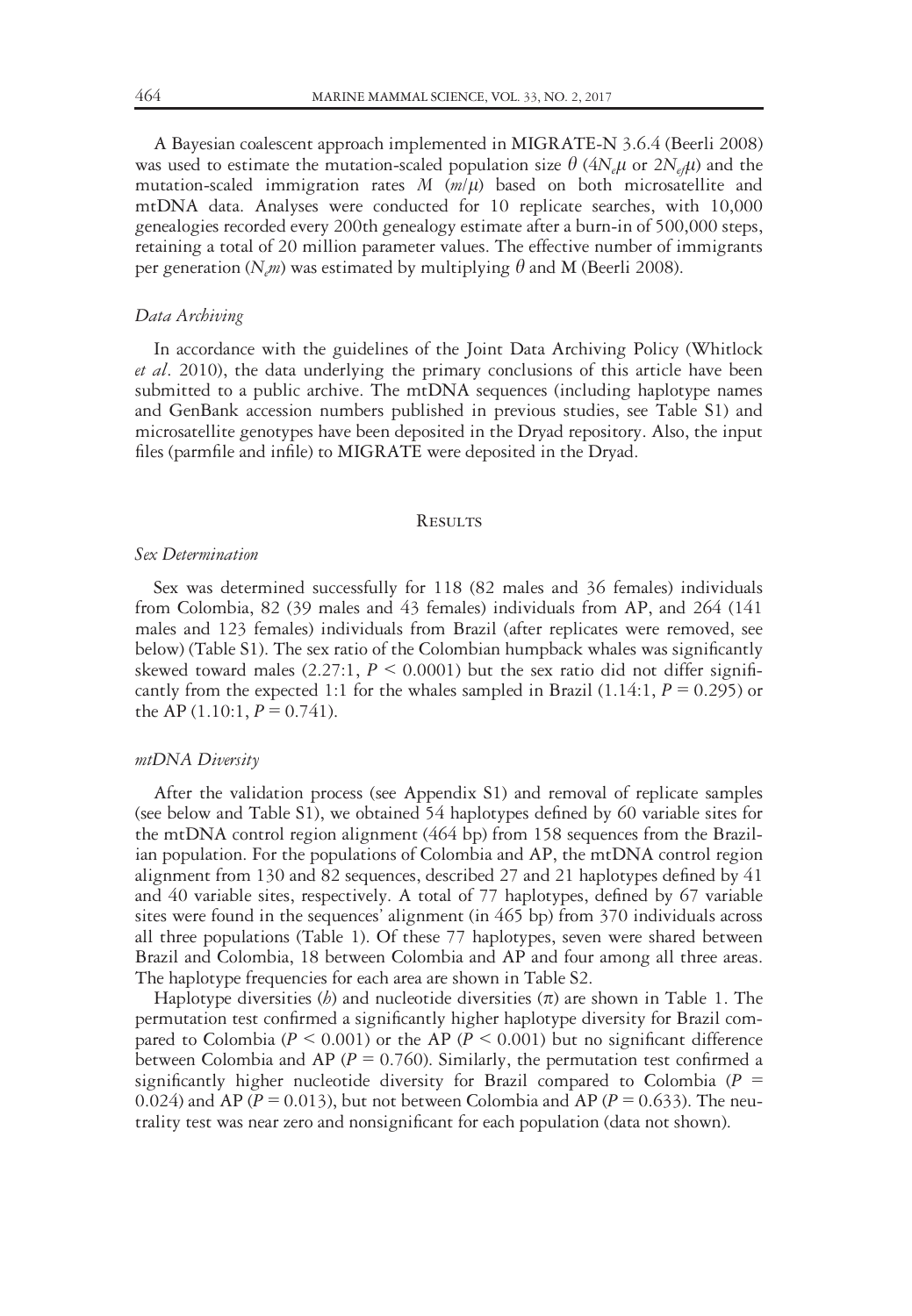## Microsatellite Diversity

A total of 337 samples (Brazil,  $n = 130$ ; Colombia,  $n = 130$ ; and AP,  $n = 77$ ) were genotyped successfully for at least 11 microsatellite loci, of which 321 (95.2%) were genotyped for all 16 loci (See Table S1). The loci were adequate for individual identification since the probabilities of identity were very low (HW  $P_{(ID)} = 2.01 \times 10^{-18}$ , and  $P_{\text{(ID)sib}} = 4.65 \times 10^{-7}$ ), indicating that even related individuals would have a low probability of sharing identical genotypes. Based on genotype identity and accessory information, such as sex and mtDNA haplotype matches (when available), 23 genotypes were identified as replicate samples, of which 15 were resamplings of the animals in the same year and three were resightings (recapture) in different years along the Colombia coast, four were resamplings of the animals in the same day (individual biopsied twice within a group) in AP, and one previously reported match between Colombia and the AP (Steel et al. 2008). No match was found between the two breeding grounds (Brazil and Colombia) or between Brazil and AP. Thus, genotypes were assigned to 314 different individuals (Brazil,  $n = 130$ ; Colombia,  $n = 112$ ; and AP,  $n = 72$ ) that were included in further analyses (Table 2 and S1).

No evidence for stuttering or large allele dropout was seen at loci for all samples pooled or for each population separately. No evidence of null alleles was found for all samples pooled and for Brazil and AP separately, but there was indication of null alleles for the loci  $464/465 (P \le 0.01)$  and EV94 ( $P \le 0.05$ ) in Colombia. However, deviation from Hardy-Weinberg equilibrium (HWE) was detected only at the EV96 locus in Colombia after Bonferroni correction. This locus was retained in the analyses since its removal did not affect the test results (data not shown). Finally, there was no

Table 1. Summary of sample size and mtDNA diversity of the humpback whales sampled at two breeding grounds (Brazil and Colombia) and one feeding area (Antarctic Peninsula). Includes number of haplotypes (H), haplotype (b) and nucleotide ( $\pi$ ) diversities. For h and  $\pi$ , standard deviations are shown in parentheses.

| Stock      | Region                        | Sample size | — Н | h(SD)        | $\pi$ (SD)  |
|------------|-------------------------------|-------------|-----|--------------|-------------|
| <b>BSA</b> | Southwestern Atlantic/Brazil  | 158         | 54  | 0.973(0.004) | 2.00(0.047) |
| <b>BSG</b> | Southeastern Pacific/Columbia | 130         | 27  | 0.906(0.015) | 1.80(0.052) |
| <b>BSG</b> | Antarctic Peninsula           | 82          | 21  | 0.902(0.020) | 1.80(0.095) |
|            | Overall                       | 370         |     | 0.962(0.005) | 1.90(0.032) |

Table 2. Microsatellite diversity for humpback whales sampled at the two breeding grounds (Brazil and Colombia) and one feeding area (Antarctic Peninsula). Number of individuals (n), number of alleles (K), allelic richness (AR), observed ( $H_0$ ) and expected ( $H_E$ ) heterozygosity, inbreeding coefficient ( $F_{I<sub>S</sub>}$ ) and probabilities of identity ( $P_{(ID)}$  and  $P_{(ID) \text{si}b}$ ). Duplicate samples were removed from the analysis.

| Region   | $\boldsymbol{n}$ |              | AR             | $H_{\alpha}$ | $H_F$         | Fis                    | $P_{(ID)}$                     | $P_{\text{(ID)sib}}$  |
|----------|------------------|--------------|----------------|--------------|---------------|------------------------|--------------------------------|-----------------------|
| Brazil   | 130              | 10.2         | 9 <sup>o</sup> |              |               | $0.745$ $0.74$ $0.007$ | $1.30 \times 10^{-18}$         | $4.30 \times 10^{-7}$ |
| Colombia | 112              | 8.9          | 8.1            |              | $0.699$ 0.729 | 0.041                  | $1.02 \times 10^{-17}$         | $5.90 \times 10^{-7}$ |
| AP       | 72               | 84           | - 8            |              | $0.704$ 0.712 |                        | $0.011$ $8.18 \times 10^{-17}$ | $9.40 \times 10^{-7}$ |
| Overall  |                  | 314 10.8 8.8 |                |              | 0.719 0.735   | 0.019                  | $2.01 \times 10^{-18}$         | $4.65 \times 10^{-7}$ |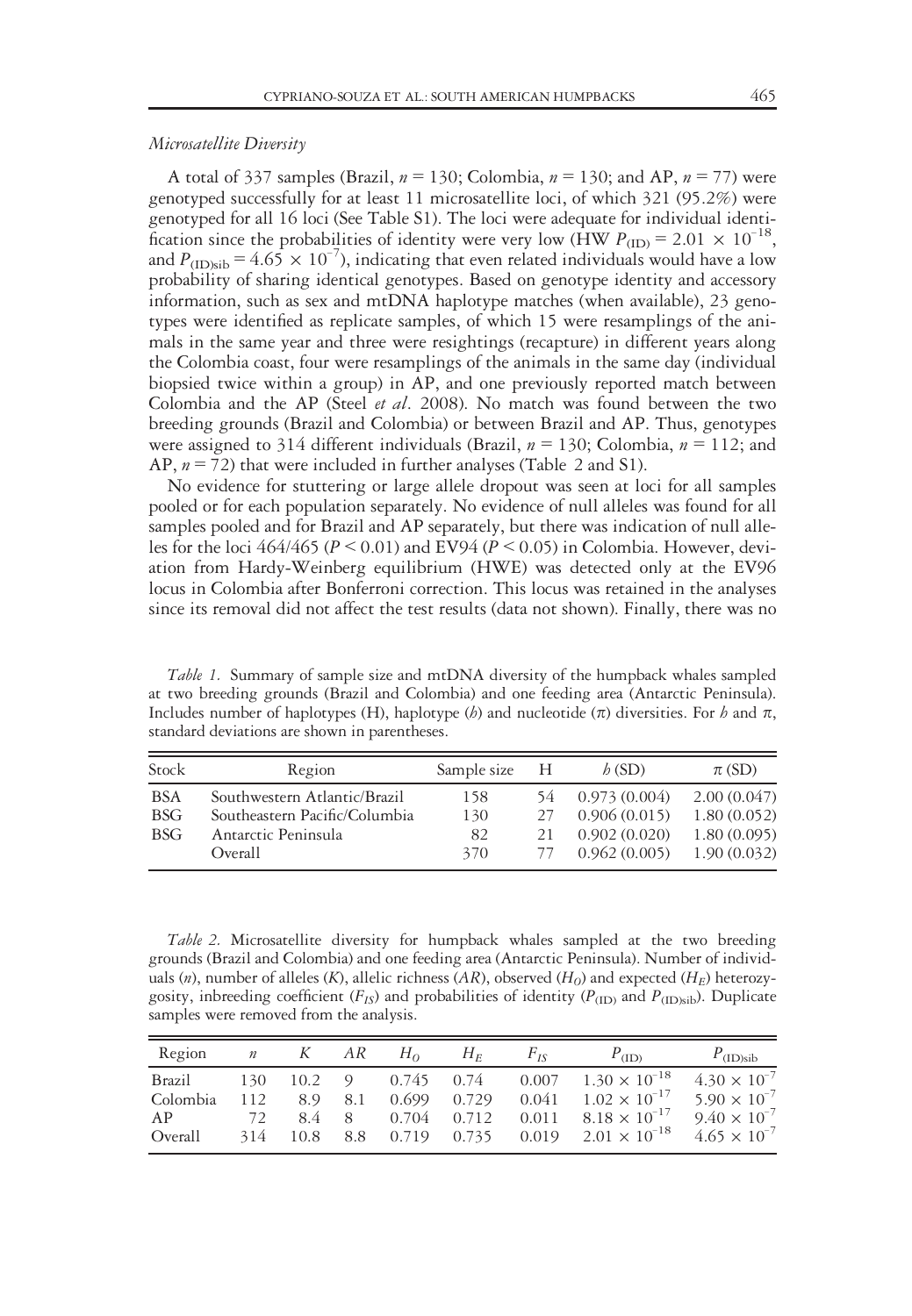significant linkage disequilibrium among loci for all samples pooled or within each population after Bonferroni correction.

The nuclear diversity for each population analyzed separately is showed in Table S3. All loci were polymorphic within each population, with the number of alleles per locus ranging from 4 (EV1 for all populations) to 17 (EV37 and GATA417 for Brazil), and from 4 (EV1) to 20 (EV37) for all samples pooled (data not shown) with a mean of 10.8. The total allelic richness estimated for a minimum sample size of 46 individuals was 8.8, ranging from 8.0 (AP) to 9.0 (Brazil). The mean observed heterozygosity for the total sample was 0.719, ranging from 0.699 (Colombia) to 0.745 (Brazil) (Table 2).  $F_{IS}$  values were low for all loci (below 0.19) (Table S3) and were not significant when tested for each population separately or for the total sample (Table 2).

#### Population Genetic Structure

The pairwise tests of differentiation for mtDNA and microsatellites showed very similar and significant differences between Brazil  $\psi$ . Colombia and Brazil  $\psi$ . AP, but no difference between Colombia vs. AP (Table 3). The  $F_{ST}$  values were several-fold higher for the mtDNA than for the bi-parental microsatellite markers. Finally, the  $F_{ST}$  values between Brazil vs. Colombia + AP for mtDNA ( $F_{ST}$  = 0.058) and microsatellites ( $F_{ST}$  = 0.011) are almost identical to values obtained (Table 3) for the comparison between Brazil and the other two areas separately.

The results of the STRUCTURE analysis, with and without location priors, were consistent with the tests of differentiation. The highest posterior likelihood was for  $K$  $= 2$  clusters corresponding to the individuals from Brazil and from Colombia  $+ AP$ (mean Ln  $P(D) = -16,402.0$ , Fig. 2). This was also corroborated by the  $\Delta K$  method of Evanno *et al.* (2005) (Fig. S1). There is no evidence for any cryptic structure between Colombia and AP samples, as seen in the plot of proportional membership for  $K = 3$  (Fig. 2) as well as in STRUCTURE run only with Colombia and AP samples (Fig. S2).

#### Identifying Recent Dispersal and Recent Gene Flow

In the STRUCTURE analysis using the PopInfo option assuming two populations (Brazil and Colombia + AP), most  $(96.2%)$  individuals had a high probability of being residents ( $q > 0.8$ ) of the population in which they were sampled. However, six individuals (four males and two unknown sex) did not assign clearly to the region

Table 3. Differentiation, expressed as  $F_{ST}$ , between humpback whales from Brazil, Colombia and AP based on mtDNA control region haplotypes (below diagonal) and microsatellite loci (above diagonal).  $n =$  sample size used for mtDNA haplotypes (vertical) and microsatellite loci (horizontal).

| Region   | $\boldsymbol{n}$ | Brazil<br>130 | Colombia<br>112 | ΑP<br>72 |
|----------|------------------|---------------|-----------------|----------|
| Brazil   | 158              | ___           | 0.0115          | 0.0111   |
| Columbia | 130              | 0.0572        | $-$             | 0.0006   |
| AP       | 82               | 0.0589        | 0.0012          |          |

Significant P-values are highlighted in bold ( $P \le 0.001$ ).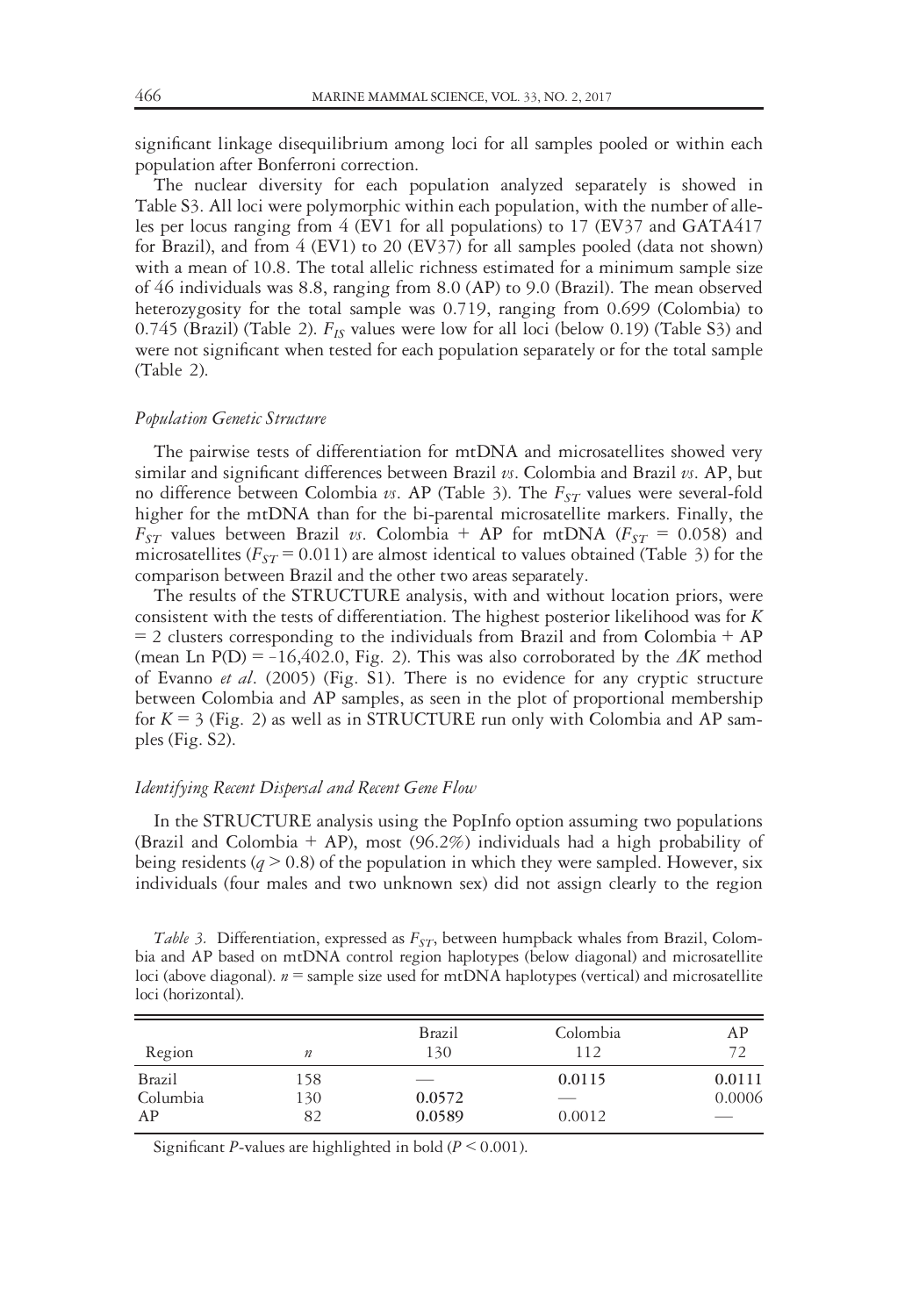

Figure 2. STRUCTURE bar plot of the proportional membership of each individual of humpback whale in each cluster for  $K = 2$  (a) and  $K = 3$  (b) without the sampling location prior, and for  $K = 2$  (c) and  $K = 3$  (d) with the location prior. Each individual is represented by a vertical bar broken into colored segments with the length indicating the coefficient of membership to each cluster. BSA = breeding stock A (Brazil), BSG = breeding stock G (Colombia) and  $AP =$  Antarctic Peninsula. Black line represents the boundary between individuals sampled in each of the three regions.

from which they were sampled (Table 4). These individuals were considered as likely migrants ( $q \le 0.2$  for the population in which they were sampled or  $q \ge 0.8$  for the other population) or individuals with recent admixed ancestry  $(0.2 \le q > 0.8$  for the population from which they were sampled) (Fig. 3).

Using GENECLASS, there were four individuals considered to be likely first-generation migrants (Table 4). Three of these individuals (BR386, BR670 and Mno92Co020) were also identified as potential migrants ( $q > 0.8$  for the other population) or individuals with recent admixed ancestry  $(0.2 \leq q \leq 0.8)$  by STRUCTURE. Two of these were males sampled in Brazil and considered to be first-generation migrants from Colombia and one (unknown sex) sampled in Colombia was considered a first-generation migrant from Brazil. Only four of the seven individuals identified as potential migrants or with admixed ancestry have mtDNA haplotypes available. While two haplotypes (SP14 and SP62) are common at both breeding grounds and at AP feeding ground, one haplotype (SP52) is specific for Colombia and AP. The latter was found in a whale sampled in AP and assigned to Brazil (Table 4).

Finally, the estimates of recent gene flow in BAYESASS using microsatellites suggested a directional bias in migration, with a moderate migration from Colombia to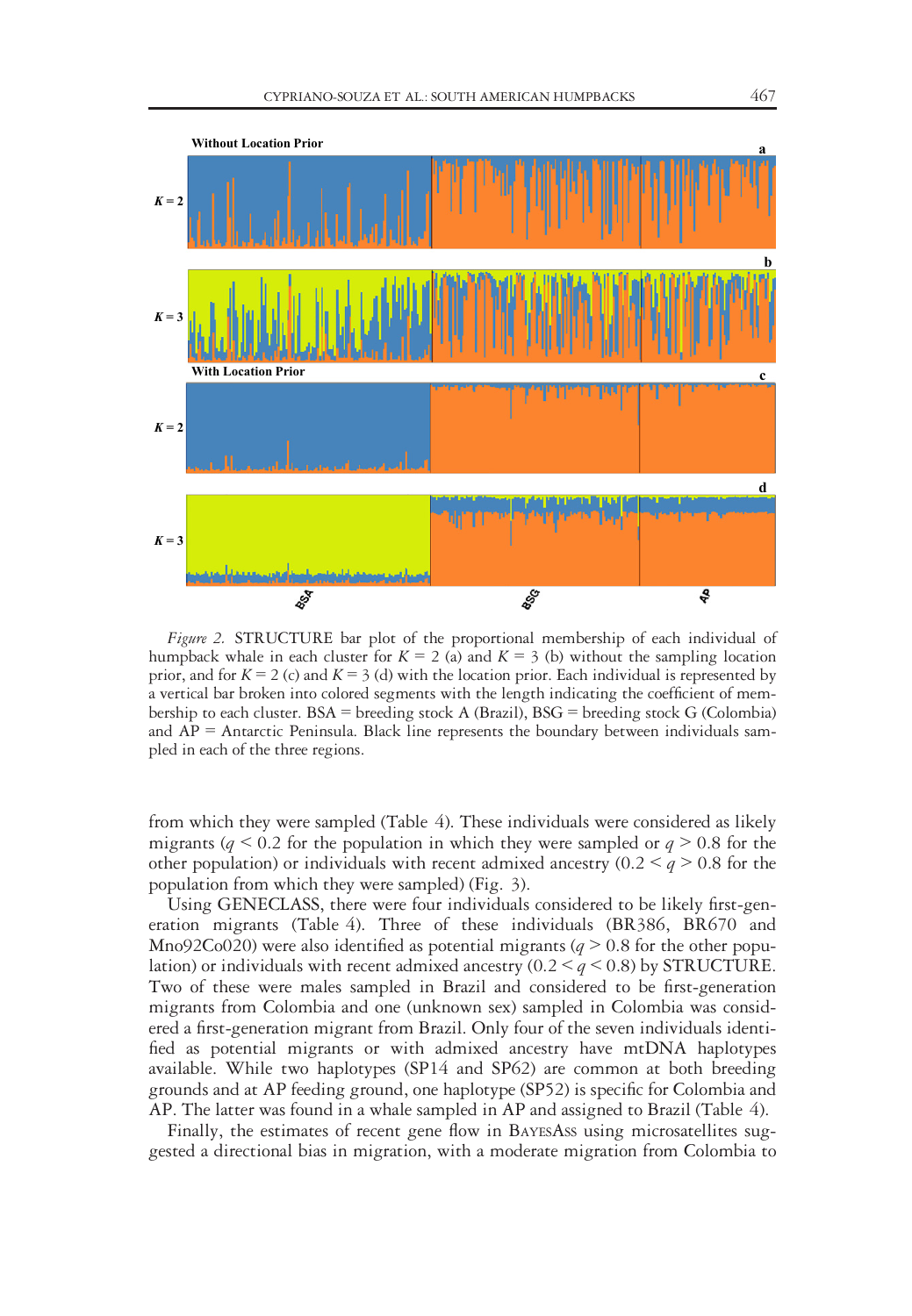|                                                                                   |      | mtDNA haplotype                                                                                                                                              | Region        |               | STRUCTURE                        |                                        | <b>GENECLASS</b> |                                   |
|-----------------------------------------------------------------------------------|------|--------------------------------------------------------------------------------------------------------------------------------------------------------------|---------------|---------------|----------------------------------|----------------------------------------|------------------|-----------------------------------|
| Individuals                                                                       | Sex  | original/matching                                                                                                                                            | Sampled       | Assigned      | $q$ -values (Brazil<br>Colombia) | $-Log(L_{\text{home}}/L_{\text{max}})$ |                  | $[-log(L)]$ (Brazil/<br>Colombia) |
|                                                                                   |      |                                                                                                                                                              |               |               |                                  |                                        |                  |                                   |
| 8R205_02                                                                          | Male |                                                                                                                                                              | Brazil        | Colombia      | 0.539/0.461                      | 1.374                                  | 0.0065#          | 20.443/19.069                     |
|                                                                                   | Male |                                                                                                                                                              | Brazil        | Colombia      | $0.075/0.925***$                 | 3.163                                  | $0.0002$ #       | 22.342/19.179                     |
| $\begin{array}{c} \tt{BR386\_06} \\ \tt{BR670\_10} \\ \tt{Mn92Co020} \end{array}$ | Male |                                                                                                                                                              | <b>Brazil</b> | Colombia      | $0.282/0.718*$                   | 2.222                                  | 0.0020           | 24.071/21.849                     |
|                                                                                   |      | SP62/HBA104                                                                                                                                                  | Colombia      | <b>Brazil</b> | 0.793/0.207*                     | 4.003                                  | $0.0002$ #       | 21.652/25.685                     |
| Mno96Co032                                                                        | Male | SPI4                                                                                                                                                         | Colombia      | Brazil        | $0.684/0.316*$                   | 2.005                                  | 0.0106           | 21.041/23.095                     |
| Ano99Co004                                                                        |      | SP62/HBA104                                                                                                                                                  | Colombia      | Brazil        | $0.919/0.081**$                  | 1.749                                  | 0.0196           | 23.196/24.946                     |
| <b>Mno96AP019</b>                                                                 | Male | SPS2                                                                                                                                                         |               | <b>Brazil</b> | $0.585/0.415*$                   | 1.577                                  | 0.0245           | 19.882/21.399                     |
| Note: In STRUCTURE,                                                               |      | two individuals were identified as likely migrants (**), <i>i.e.</i> , individuals sampled in a population other than the one in which                       |               |               |                                  |                                        |                  |                                   |
|                                                                                   |      | hey were genetically assigned, and four as likely admixed (*), i.e., individuals descended from a recent migrant. In GENECLASS, four individuals were        |               |               |                                  |                                        |                  |                                   |
|                                                                                   |      | dentified as F1 migrants $($ #). Individuals identified as migrants or F1 migrants by both methods and the most likely source population for each individual |               |               |                                  |                                        |                  |                                   |
|                                                                                   |      | are shown in bold. Significant P-value (P < 0.01) to detect F1 migrants. See Figure 3 for membership coefficients generated by STRUCTURE                     |               |               |                                  |                                        |                  |                                   |

Table 4. Potential migrants and individuals with admixed ancestry identified by STRUCTURE and/or GENECLASS.

Table 4. Potential migrants and individuals with admixed ancestry identified by STRUCTURE and/or GENECLASS.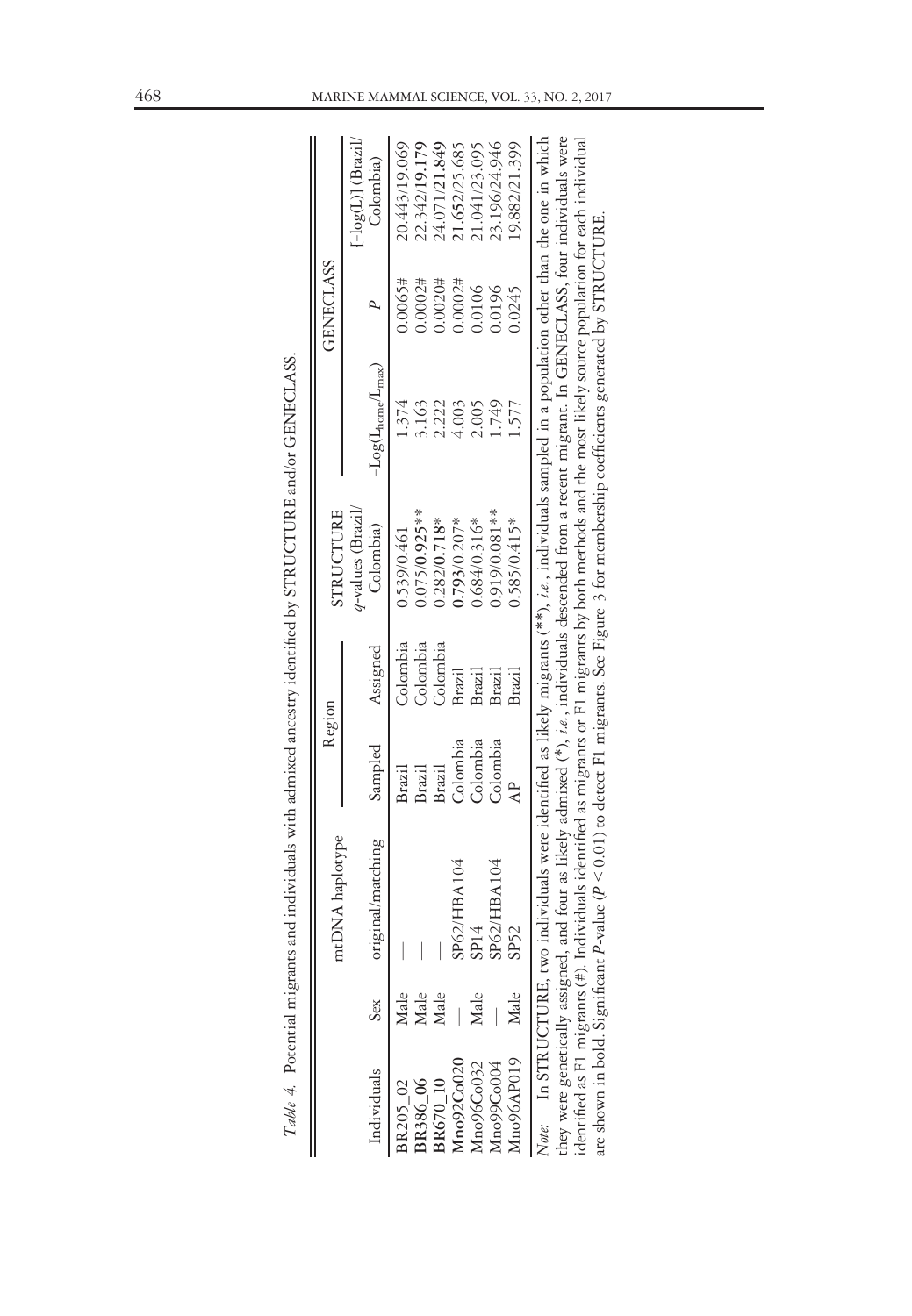

Figure 3. Proportional membership (q) of individuals to the Breeding stock A (Brazil) or Breeding stock G (Colombia plus AP) using STRUCTURE with the prior population information (assuming  $K = 2$ ) incorporated. Arrows indicate individuals with admixed ancestry  $(0.2 \leq q > 0.8$  the population in which they were sampled) and likely migrants  $(q \leq 0.2$  for the population in which they were sampled or  $q > 0.8$  for the other population).

Brazil (16% per generation,  $SE = 5\%$ ) and low migration in the opposite direction, from Brazil to Colombia (2% per generation,  $SE = 1.4\%$ ).

# Long-term Gene Flow and Effective Population Size

Coalescent-based estimates of long-term gene flow (Nm) based on microsatellite data were moderate (Fig. 4), with the point estimates suggesting a greater gene flow from Colombia to Brazil (35 immigrants per generation) than that from Brazil to Colombia (23 immigrants per generation), although the confidence intervals were wide and overlapped. By comparison, the long-term migration rates based on mtDNA data were very low (Fig. 4) and asymmetric, with greater gene flow from Brazil to Colombia (eight females per generation) than that from Colombia to Brazil (one female per generation). These estimates suggest an interchange between these breeding grounds of around  $1-1.5$  individuals per year, and of one female every  $3-21$ yr (assuming a generation time of 21.5 yr, Taylor et al. 2007). Additionally, the coalescent analyses in *migrate-n* estimated a  $\theta$  for Brazil that is 2- or 5-fold higher than that estimated for Colombia based on microsatellites and mtDNA data, respectively (Fig. 4), with little or no overlap in 95% posterior probabilities.

#### **DISCUSSION**

#### Validation of mtDNA Control Region Haplotypes

The quality control review and standardized matching of mtDNA sequences included here are an important incremental advance to describing the genetic diversity of the Brazilian humpback whales. A review of published mtDNA sequences used in human forensics has shown that large-scale surveys of haplotypes are seldom error free (Bandelt et al. 2001, 2002). One of the most common errors is the so-called "phantom mutation" generated in the sequencing process (Bandelt et al. 2001). These erroneous variants (e.g., false transversions, insertions, and deletions) can show a mutation pattern that significantly differs from that of true mutations (Bandelt et al. 2002). Indeed, the 10 mtDNA haplotypes that were not validated here were singletons and presented mainly transversions at 1–5 polymorphic sites, probably due to misreading of low quality electropherograms. Although these few "singleton" errors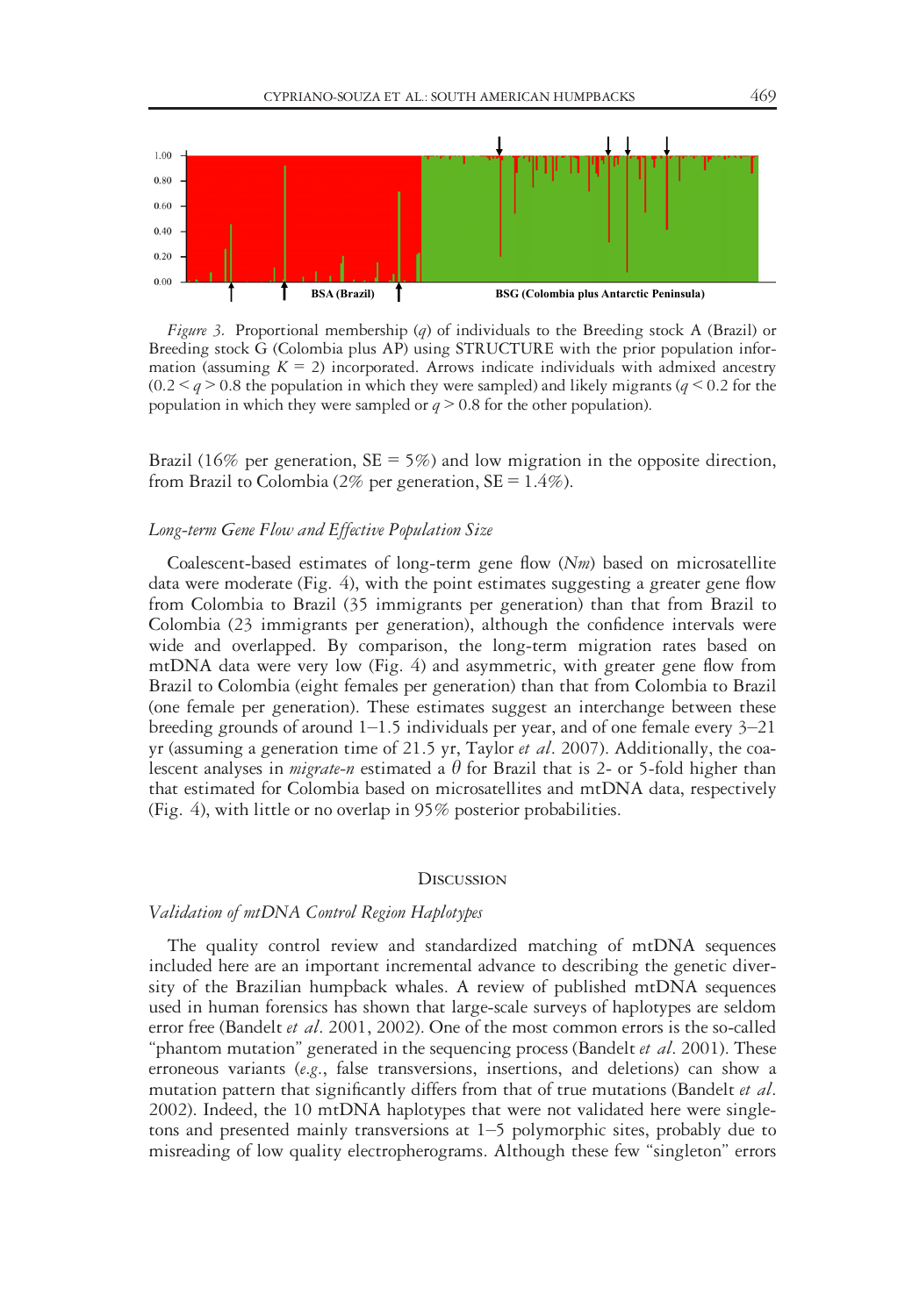

Figure 4. Diagram showing the *migrate-n* coalescent-based estimates of  $\theta$  (within circles) and long-term gene flow (arrows) between Brazil and Colombia for microsatellite loci (A) and mtDNA control region sequences (B). The width of the arrows corresponds to the numbers of immigrants per generation  $(Nm)$  between populations.

did not affect greatly the previous results at population level, correct sequences are essential for comparisons based on shared haplotypes, such as those with historical samples of this species (e.g., Sremba et al. 2014).

#### Genetic Diversity

Our data confirm the high genetic diversity for both mtDNA (Olavarría et al. 2007, Engel et al. 2008) and microsatellite (Cypriano-Souza et al. 2010) markers in the humpback whale populations that winter along western (microsatellites data reported for the first time for Colombia) and eastern coasts of South America. High genetic diversity was also found in other breeding grounds in the Southern Hemisphere (Valsecchi et al. 2002, Olavarría et al. 2007, Rosenbaum et al. 2009, Félix et al. 2012), notwithstanding that commercial whaling during the 20th century reduced the humpback whale populations to a small fraction of their preexploitation abundance (Tønnessen and Johnsen 1982). In this Hemisphere, more than 200,000 humpbacks were killed from 1904 to 1972, after accounting for the illegal Soviet whaling (Clapham et al. 2009). The absence of a significant reduction of the genetic diversity in these populations is likely due to the relatively brief duration of the population bottleneck (about three generations, assuming a generation time of 21.5 yr, Taylor et al. 2007), the longevity of the species (probably greater than 70 yr, Gabrielle *et al.* 2010) and the relatively large minimum absolute population size (e.g.,  $N_{min}$  = 500 individuals in the late 1950s, for the Brazilian population, Zerbini et al. 2011b).

The nuclear and mitochondrial genetic diversity (and consequently the  $\theta$  estimates) of the whales from Colombia (separately or together with those from Antarctic Peninsula) are lower than those from Brazil (Tables 1 and 2, Fig. 4), corroborating previous results in which the BSG has shown the lowest mtDNA diversity among the humpback populations from Southern Hemisphere (Olavarría et al. 2007, Rosenbaum et al. 2009, Valsecchi et al. 2010, Félix et al. 2012). The possible reasons for lower genetic diversity of BSG are not known. One feasible explanation is that the long-term effective size of BSG has been lower than other breeding stocks or that it suffered from more intensive exploitation. Lower genetic variability could also be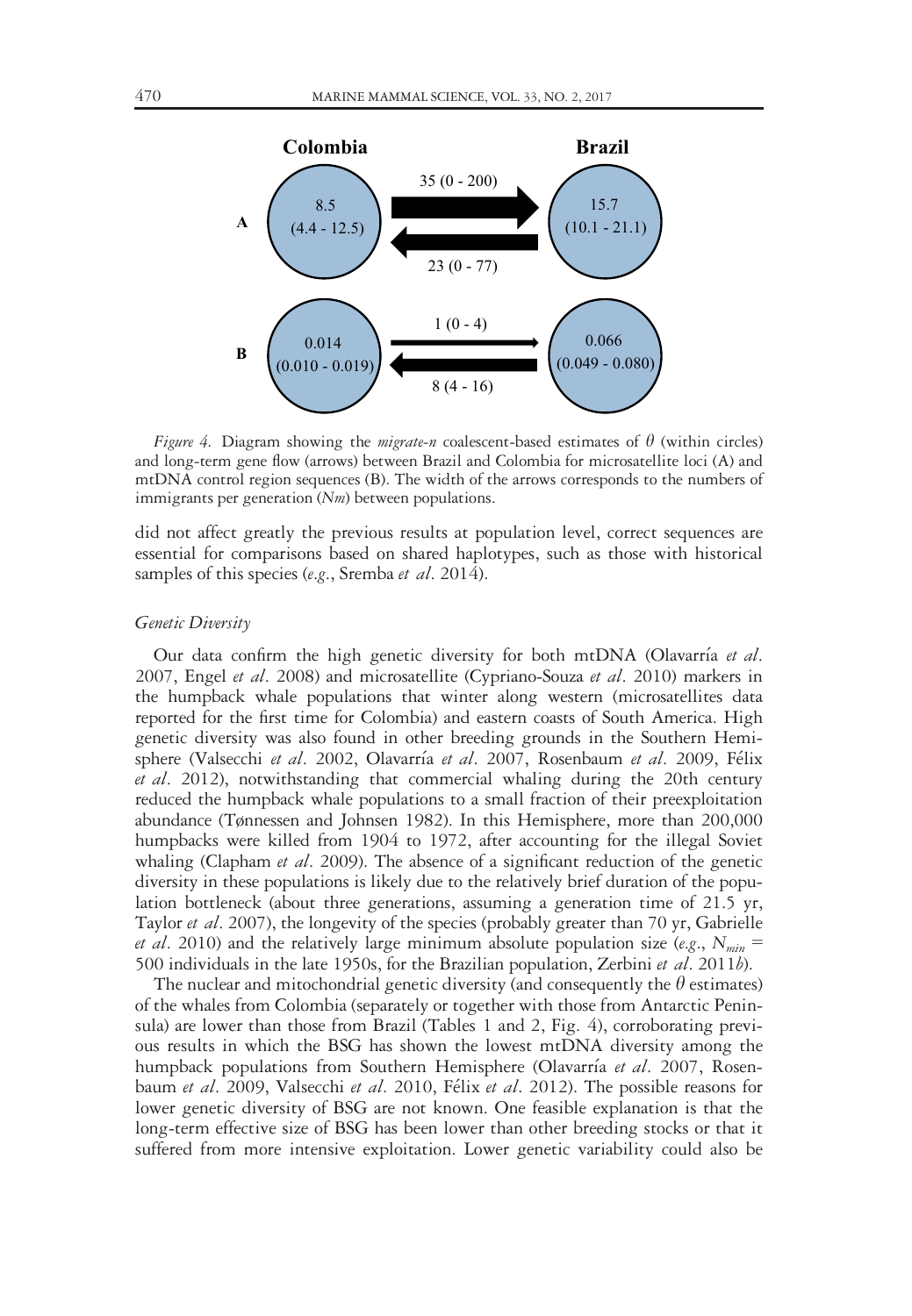explained by a relatively recent recolonization of the southeastern Pacific Ocean after the glacial and interglacial oscillations of the climatic conditions of the eastern Pacific (Baker et al. 1993, Lambeck et al. 2002).

#### Population Genetic Structure and Breeding Stocks Identification

Our results, based on mtDNA and microsatellite genotypes, supported previous studies showing a close connection between the Colombia breeding grounds and the Antarctic Peninsula feeding areas (Stone et al. 1990; Caballero et al. 2001; Garrigue et al. 2002; Stevick et al. 2004; Olavarría et al. 2006, 2007; Steel et al. 2008). Based on this evidence, both Colombia and the Antarctic Peninsula are seasonal habitats for a single breeding stock, BSG. Our results also confirm that BSG, as represented by both Colombia and the AP, are significantly different in both mtDNA and microsatellite genotypes from the Brazilian breeding grounds, BSA. This was also evident in the Bayesian clustering analysis done without sampling location prior information (Fig. 2). This is notable since STRUCTURE often fails to detect differences between relatively closer populations of whales without using the sampling locations as priors, even when population genetic structure is evident by standard tests of differentiation (e.g., Carroll et al. 2011, Schmitt et al. 2014).

However, it is important to highlight that BSG is the most differentiated of all South Pacific breeding grounds (mtDNA  $F_{ST} \sim 0.058 - 0.079$ ), even when compared with its nearest neighbors to the west, French Polynesia and the Cook Islands, (Breeding Stock F) (Olavarría et al. 2007). The significant genetic differentiation between Brazil and Colombia, as shown in our study supports the previously suggested isolation of the latter breeding grounds. Indeed, six mtDNA haplotypes (SP32, SP60, SP61, SP90, SP98, and SP101) shared among BSG breeding grounds and Antarctic Peninsula and Magellan Strait feeding areas have not been found in any other population from Southern Hemisphere (Félix et al. 2012). In addition, BSG together with its corresponding feeding grounds represent the only population in the Southern Hemisphere where haplotypes of the SH clade were not found (Olavarría *et al.* 2007, Félix et al. 2012). Although historical or current trans-equatorial gene flow mediated by the overlapping breeding grounds of the two hemispheres could explain the isolation of BSG from other Southern Hemisphere populations (Caballero et al. 2001, Olavarría et al. 2007), estimates of migration rates between the humpbacks from the North and South Pacific Oceans are low, suggesting little or no contemporary interchange (Jackson et al. 2014).

#### Interchange and Patterns of Gene Flow

The Bayesian analyses of nuclear DNA markers using STRUCTURE, GENECLASS, and BAYESASS provided direct evidence of some dispersal (putative migrants) and some recent gene flow (admixed individuals) between Brazil and Colombia. Recent interchange of individuals between these two breeding grounds is consistent with the record of a female photo-identified in Ecuador (BSG) and later resighted in Abrolhos Bank (BSA) (Stevick et al. 2013). Our results are also similar to a recent study that detected some possible migrants between two blue whale (*Balaenoptera musculus*) populations at the southeastern Pacific Ocean but also found significant differences for both mitochondrial and microsatellite markers between these populations (Torres-Florez et al. 2014).

Results of MIGRATE-N analyses also support long-term gene flow between Colombia and Brazil, which is much higher at the biparental nuclear markers than at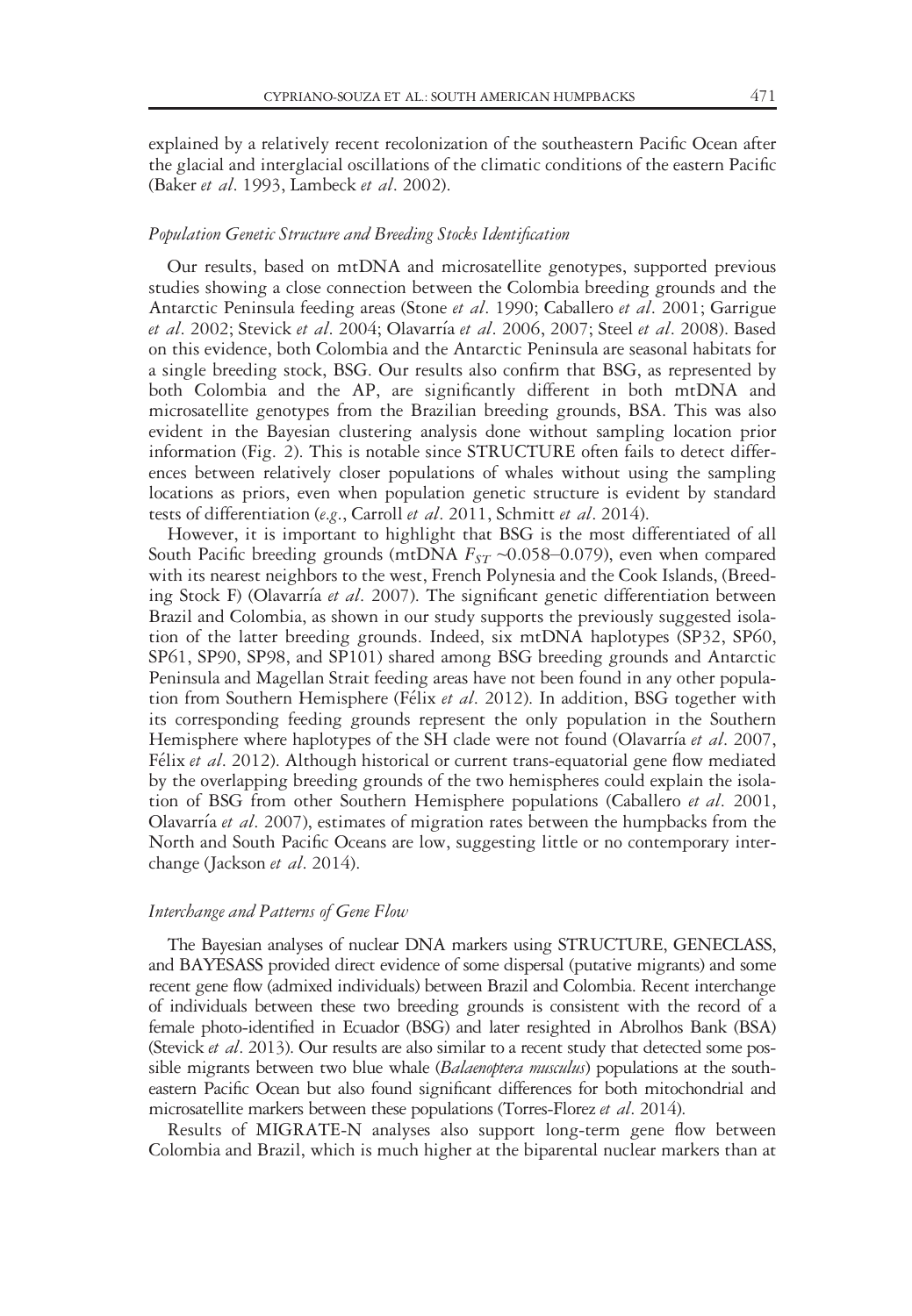the maternal mtDNA, a result that was corroborated by the much lower  $F_{ST}$  at the former than the latter marker. These results support the hypothesis that the females of migrant baleen whales are more philopatric than males and therefore the gene flow between these breeding areas is mostly meditated by males (Baker et al. 1998b, Rosenbaum et al. 2009, Carroll et al. 2011, Félix et al. 2012, Torres-Florez et al. 2014). In support of the above, in the Bayesian assignment results, all individuals with some evidence of being migrants that were also sexed are males (Table 4).

Males sharing the same feeding area may occasionally migrate to different breeding grounds in different wintering seasons (Darling and Cerchio 1993, Garrigue et al. 2002, Constantine et al. 2007). This suggests a male mixed-strategy over a lifetime for gametic dispersal, without abandoning maternal fidelity to feeding grounds (Baker et al. 2013). On the other hand, the krill density on feeding areas may influence the choice of humpback whales to undertake long-distance longitudinal movements to maximize feeding opportunities (Amaral et al. 2016). This, in turn, may increase the possibility of mixing or switching between breeding grounds. Valsecchi et al. (2010) have also shown that the humpback whale migratory pattern seems to be more complex than previously thought, suggesting that males should undertake longer longitudinal movements to maximize mating opportunities, while females need to save energy for reproduction. In evidence to the contrary, however, movements between breeding grounds in different oceans have been reported for two females, indicating a behavioral flexibility for this species (Stevick et al. 2010, 2013). However, these females would only contribute to mtDNA gene flow if they contributed a female offspring without permanent dispersal or with permanent dispersal but with no breeding success.

Recently, Félix et al. (2012) have demonstrated stratification between adjacent calving areas in the BSG, suggesting different migration patterns between sexes, in which females show higher site fidelity than males. Given the distinctiveness of the three feeding areas (Antarctic Peninsula, Magellan Strait, and Corcovado Gulf) of the BSG (Olavarría et al. 2006, Acevedo et al. 2013), the heterogeneity between the wintering areas of this stock, and a higher similarity between Magellan Strait and the northernmost breeding areas (Acevedo et al. 2007, Capella et al. 2008), an alternate explanation would be that whales feeding around the Antarctic Peninsula may mate and calve off Ecuador and Colombia, while Magellan Strait humpbacks may breed mainly off Panama and Costa Rica. However, nothing is yet known about the migratory movements and population structure of the humpback whales feeding off Corcovado Gulf. On the other hand, the different migration patterns between sexes could be a temporal segregation instead of a spatial one, where whales arrive at the breeding ground at different times since they had migrated from different feeding grounds similar to that suggested for the latitudinal gradations found in the breeding stock B (BSB) and other breeding grounds from North Pacific Ocean (Baker et al. 2013, Carvalho et al. 2014).

Finally, the results suggest the migration between Brazil and Colombia is asymmetrical, but may not be consistent between sexes. While estimates with the biparental nuclear marker suggest that gene flow (mostly from males) was higher from Colombia to Brazil (eastward bias) than that from the other direction, for the mtDNA the long-term gene flow (exclusively from females) is much higher from Brazil to Colombia (westward bias) than that from the other direction. Likewise, a recent genetic study<sup>2</sup> has shown asymmetrical gene flow between breeding grounds

<sup>&</sup>lt;sup>2</sup> Personal communication from H. C. Rosenbaum, Wildlife Conservation Society, 2300 Southern Boulevard, Bronx, NY 10460, U.S.A., 2 June 2016.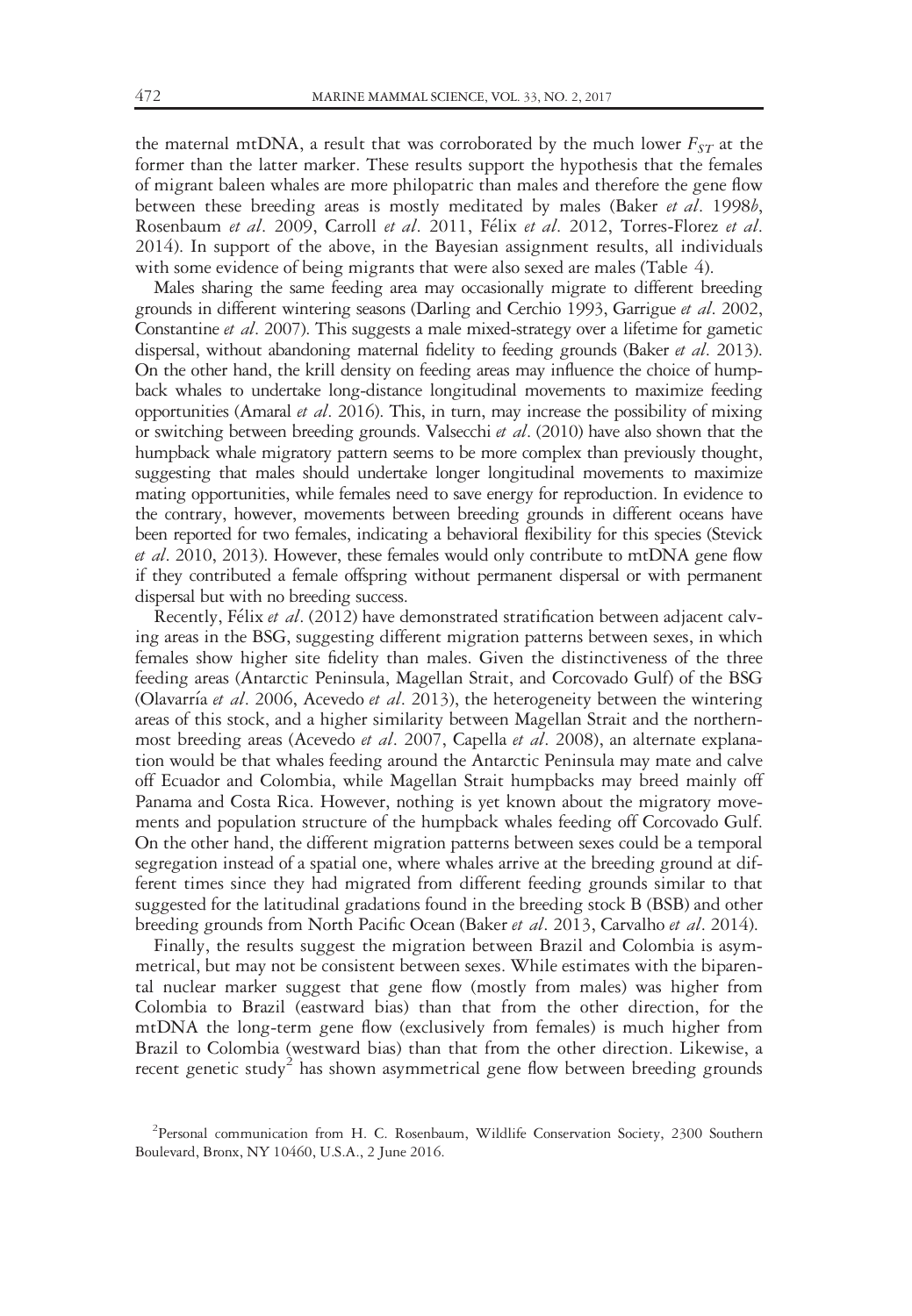in the Southern Hemisphere, with the westward bias predominating in the longterm, maternally directed gene flow. However, our migration rates based on mtDNA data were very low suggesting that very little female interchange should occur between Brazil and Colombia. In addition, most of these estimates present large confidence intervals that mostly overlap, suggesting that only additional data could test whether this asymmetrical sex-dependent migration is a real pattern.

#### Conclusion

The genetic differentiation between Brazilian and Colombian breeding grounds observed in our study, together with low to moderate levels of recent and long-term asymmetrical gene flow, indicate a relatively strong differentiation for humpback whale populations with adjacent feeding grounds. However, although these feeding areas are geographically adjacent, there is no evidence of known matches between the feeding areas of BSA, in the Scotia Sea, and those of BSG, around the Antarctic Peninsula. Our results are also consistent with the differentiation of mtDNA among other humpback whale breeding grounds in the Southern Hemisphere (Olavarrıa et al. 2007), suggesting a remarkable example of fidelity to seasonal habitat in the absence of any contemporary barriers. Therefore, we strongly recommend that these breeding stocks (BSA and BSG) should be stated as separate management units. However, further research is required to address other remaining questions about South American breeding grounds. How long have these populations been isolated? What is the level of the distinctiveness between the breeding areas of the BSG and the connections with their respective feeding areas (Antarctic Peninsula, Magellan Strait, and Corcovado Gulf)? What are the genetic characteristics of the feeding areas (around South Georgia and South Sandwich Islands) for BSA? Additional genetic sampling from other BSG calving areas and the BSA feeding areas, as well as in a larger temporal scale during a breeding season will improve our knowledge of the population genetic structure and connectivity between these migratory populations of South America.

#### **ACKNOWLEDGMENTS**

This work was supported by Coordenação de Aperfeiçoamento de Pessoal de Nível Superior (CAPES) to ALC-S; Conselho Nacional de Desenvolvimento Cientıfico e Tecnologico (CNPq) to SLB; Fundação de Amparo à Pesquisa do Estado do Rio Grande do Sul (FAPERGS) to SLB; Instituto Chico Mendes de Conservação da Biodiversidade/Ministério do Meio Ambiente (ICMBIO/MMA); and Petroleo Brasileiro S.A (PETROBRAS). Special support was given by CAPES for the scholarship award to ALC-S to conduct part of her doctoral research as a visiting student at Oregon State University (OSU). Biopsy samples were collected off Brazil under permit SISBIO 21489-1. This survey was made possible through the generous collaboration of members of the South Pacific Whale Research Consortium. We thank the staff of Projeto Baleia Jubarte/Instituto Baleia Jubarte and of Fundación Yubarta for collecting Brazilian and Colombian humpback whale samples, respectively, in the field. Also, thanks to field scientists of INACH, SO-GLOBEC program and IWC that collected the samples in the Antarctic Peninsula. We thank the colleagues of the Laboratório de Biologia Genômica e Molecular/ PUCRS for their help in lab activities, especially to Priscilla Mena Zamberlan and Tiago Ferraz da Silva for laboratory assistance. We are also grateful for laboratory support from Alana Alexander, Renee Gibb, Rebecca Hamner, and Beth Slikas during the work at Cetacean Conservation and Genomics Laboratory, Oregon State University. We thank Guilherme Maurutto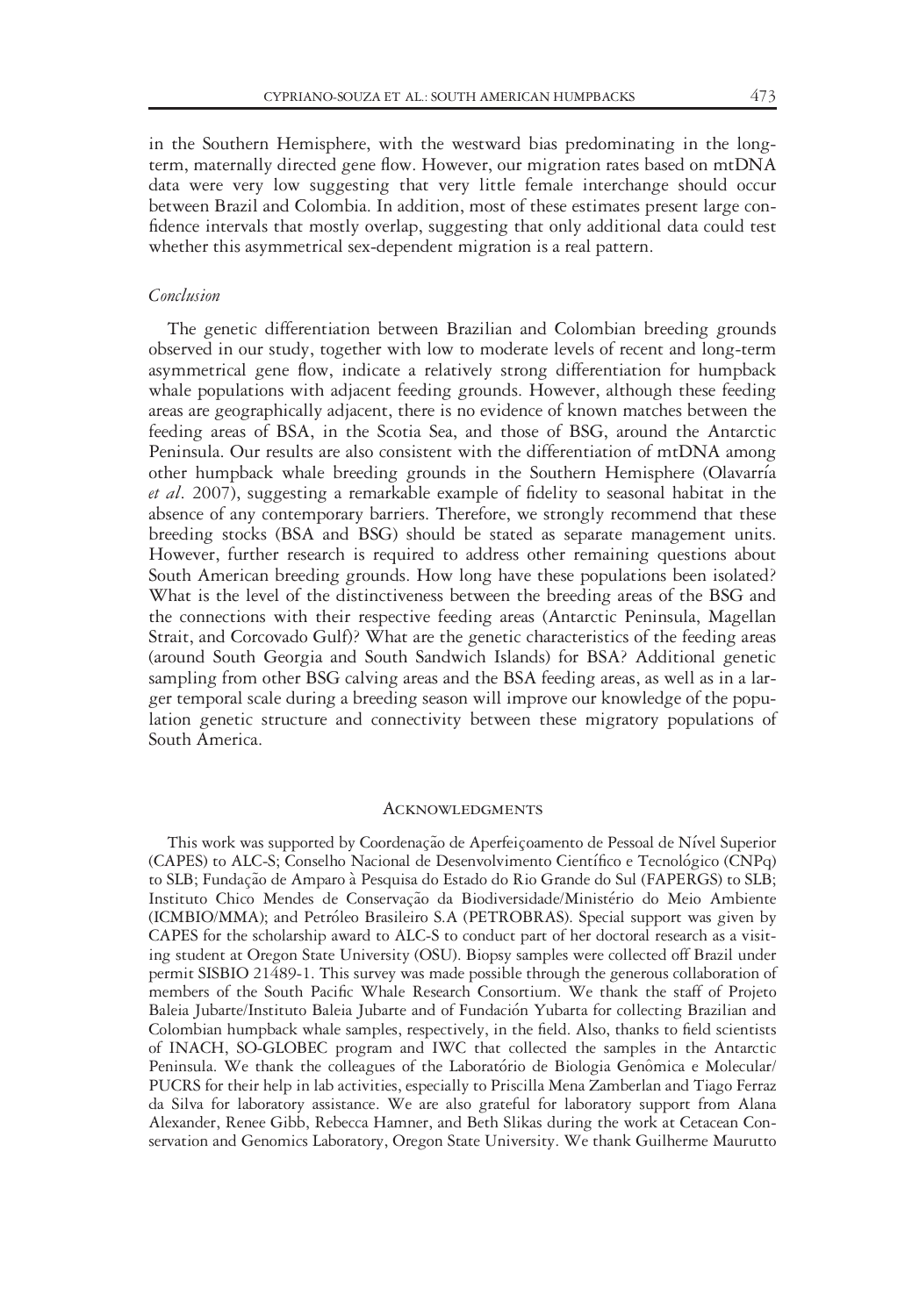for preparing the map with the study areas. Special thanks to Jennifer Jackson for providing electropherograms of the mtDNA control region sequences for the Brazilian humpback whale samples collected in 1997 and 1998. Finally, we also want to thank the editors Dr. Patricia Rosel and Dr. Daryl J. Boness, and the anonymous reviewers for their valuable and helpful comments.

# LITERATURE CITED

- Acevedo-Gutierrez, A., and M. A. Smultea. 1995. First records of humpback whales including calves at Golfo Dulce and Isla del Coco, Costa Rica, suggesting geographical overlap of northern and southern hemisphere populations. Marine Mammal Science 11:554–560.
- Acevedo, J., K. Rasmussen, F. Félix, et al. 2007. Migratory destination of humpback whales from the Magellan Strait feeding ground, Southeast Pacific. Marine Mammal Science 23:453–463.
- Acevedo, J., D. Haro, L. Dalla Rosa, et al. 2013. Evidence of spatial structuring of eastern South Pacific humpback whale feeding grounds. Endangered Species Research Journal 22:33–38.
- Alexander, A. 2015. genetic\_diversity\_diffs 1.0.0. Available at [https://github.com/](https://github.com/laninsky/genetic_diversity_diffs) [laninsky/genetic\\_diversity\\_diffs](https://github.com/laninsky/genetic_diversity_diffs).
- Amaral, A. R., J. Loo, H. Jaris, et al. 2016. Population genetic structure among feeding aggregations of humpback whales in the Southern Ocean. Marine Biology 163:1–13.
- Andriolo, A., P. G. Kinas, M. H. Engel and C. C. A. Martins. 2010. Humpback whale population estimates and distribution along the Brazilian breeding ground. Endangered Species Research 11:233–243.
- Baker, C. S., A. Perry, J. L. Bannister, et al. 1993. Abundant mitochondrial DNA variation and worldwide population structure in humpback whales. Proceedings of the National Academy of Science of the United States of America 90:8239–8243.
- Baker, C. S., L. Flórez-González, B. Abernethy, H. C. Rosenbaum, R. W. Slade, J. Capella and J. L. Bannister. 1998a. Mitochondrial DNA variation and maternal gene flow among humpback whales of the Southern Hemisphere. Marine Mammal Science 14:721–737.
- Baker, C. S., L. Medranogonzalez, J. Calambokidis, et al. 1998b. Population structure of nuclear and mitochondrial DNA variation among humpback whales in the North Pacific. Molecular Ecology 7:695–707.
- Baker, C. S., D. Steel, J. Calambokidis, et al. 2013. Strong maternal fidelity and natal philopatry shape genetic structure in North Pacific humpback whales. Marine Ecology Progress Series 494:291–306.
- Bandelt, H. J., M. Richards and V. Macaulay. 2001. Detecting errors in mtDNA data by phylogenetic analysis. International Journal Legal Medicine 115:64–69.
- Bandelt, H. J., L. Quintana-Murci, A. Salas and V. Macaulay. 2002. The fingerprint of phantom mutations in mitochondrial DNA data. The American Journal of Human Genetics 71:1150–1160.
- Beerli, P. 2008. Migrate version 3.0 a maximum likelihood and Bayesian estimator of gene flow using the coalescent. Available at [http://popgen.sc.fsu.edu/Migrate/Migrate-n.html.](http://popgen.sc.fsu.edu/Migrate/Migrate-n.html)
- Bergl, R. A., and L. Vigilant. 2007. Genetic analysis reveals population structure and recent migration within the highly fragmented range of the Cross River gorilla (Gorilla gorilla diehli). Molecular Ecology 16:501-516.
- Bérubé, M., H. Jorgensen, R. McEwing and P. J. Palsbøll. 2000. Polymorphic di-nucleotide microsatellite loci isolated from the humpback whale, Megaptera novaeangliae. Molecular Ecology 9:2181–2183.
- Caballero, S., H. Hamilton, C. Jaramillo, et al. 2001. Genetic characterization of the Colombian Pacific coast humpback whale population using RAPD and mitochondrial DNA sequences. Memoirs of the Queensland Museum 47:459–464.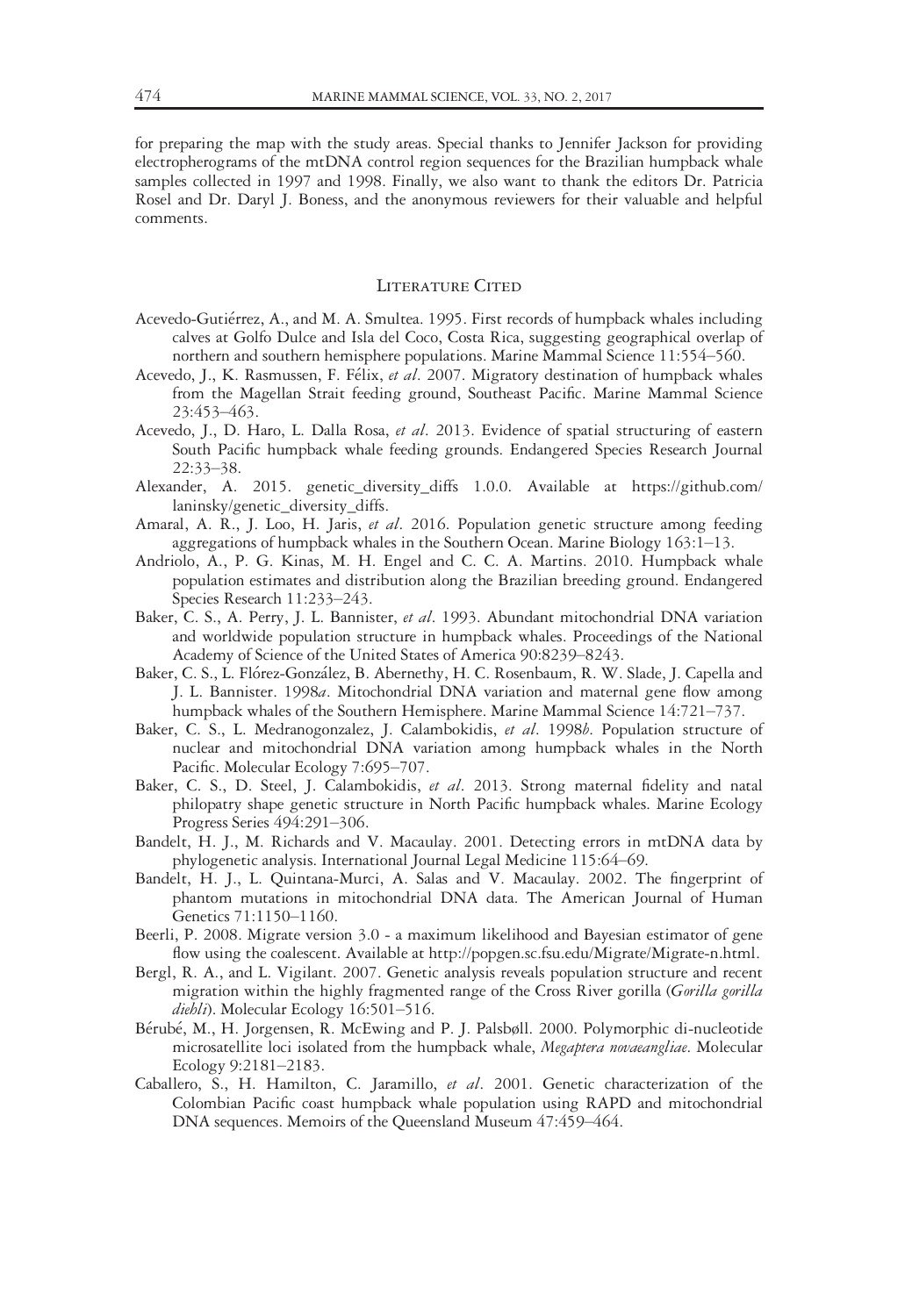- Capella, J., J. Gibbons, L. Florez-Gonzalez, M. Llano, C. Valladares, V. Sabaj and Y. Vilina. 2008. Migratory round-trip of individually identified humpback whales at the Strait of Magellan: Clues on transit times and phylopatry to destinations. Revista Chilena de Historia Natural 81:547–560.
- Carroll, E., N. Patenaude, A. Alexander, et al. 2011. Population structure and individual movement of southern right whales around New Zealand and Australia. Marine Ecology Progress Series 432:257–268.
- Carvalho, I., J. Loo, T. Collins, et al. 2014. Does temporal and spatial segregation explain the complex population structure of humpback whales on the coast of West Africa?. Marine Biology 161:805–819.
- Clapham, P. J., Y. Mikhalev, W. Franklin, D. Paton, C. S. Baker, Y. V. Ivashchenko and R. L. Brownell, Jr.. 2009. Catches of humpback whales, Megaptera novaeangliae, by the Soviet Union and other nations in the Southern Ocean, 1947–1973. Marine Fisheries Review 71:39–43.
- Constantine, R., K. Russell, N. Gibbs, S. Childerhouse and C. S. Baker. 2007. Photoidentification of humpback whales (Megaptera novaeangliae) in New Zealand waters and their migratory connections to breeding grounds of Oceania. Marine Mammal Science 23:715–720.
- Cypriano-Souza, A. L., G. P. Fernandez, C. A. V. Lima-Rosa, M. H. Engel and S. L. Bonatto. 2010. Microsatellite genetic characterization of the humpback whale (Megaptera novaeangliae) breeding ground off Brazil (Breeding Stock A). Journal of Heredity 101:189–200.
- Darling, J. D., and S. Cerchio. 1993. Movement of a humpback whale, Megaptera novaeangliae, between Japan and Hawaii. Marine Mammal Science 9:84–89.
- Dawbin, W. 1966. The seasonal migratory cycle of the humpback whale. Pages 145–170 in K. S. Norris, ed. Whales, dolphins and porpoises. University of California Press, Berkeley, CA.
- Donovan, G. P. 1991. A review of IWC stock boundaries. Report of the International Whaling Commission (Special Issue 13):39–68.
- Earl, D. A., and B. M. vonHoldt. 2012. STRUCTURE HARVESTER: A website and program for visualizing STRUCTURE output and implementing the Evanno method. Conservation Genetics Resource 4:359–361.
- Engel, M. H., N. J. R. Fagundes, H. C. Rosenbaum, et al. 2008. Mitochondrial DNA diversity of the Southwestern Atlantic humpback whale (Megaptera novaeangliae) breeding area off Brazil, and the potential connections to Antartic feeding areas. Conservation Genetics 9:1253–1262.
- Engel, M. H., and A. R. Martin. 2009. Feeding grounds of the western South Atlantic humpback whale population. Marine Mammal Science 25:964–969.
- Evanno, G., S. Regnaut and J. Goudet. 2005. Detecting the number of clusters of individuals using the software STRUCTURE: A simulation study. Molecular Ecology 14:2611– 2620.
- Excoffier, L., and H. E. L. Lischer. 2010. Arlequin suite ver 3.5: A new series of programs to perform population genetics analyses under Lynux and Windows. Molecular Ecology Resources 10:564–567.
- Felix, F., D. M. Palacios, S. K. Salazar, S. Caballero, B. Haase and J. Falconı. 2011. The 2005 Galapagos Humpback Whale Expedition: A first attempt to assess and characterize the population in the Archipelago. Journal of Cetacean Research Management Special Issue 3:291–299.
- Félix, F., S. Caballero and C. Olavarría. 2012. Genetic diversity and population structure of humpback whales (Megaptera novaeangliae) from Ecuador based on mitochondrial DNA analyses. Journal of Cetacean Research Management 12:71–77.
- Florez-Gonzalez, L., J. Capella, B. Haase, G. A. Bravo, F. Felix and T. Gerrodette. 1998. Changes in winter destinations and the northernmost record of southeastern Pacific humpback whales. Marine Mammal Science 14:189–196.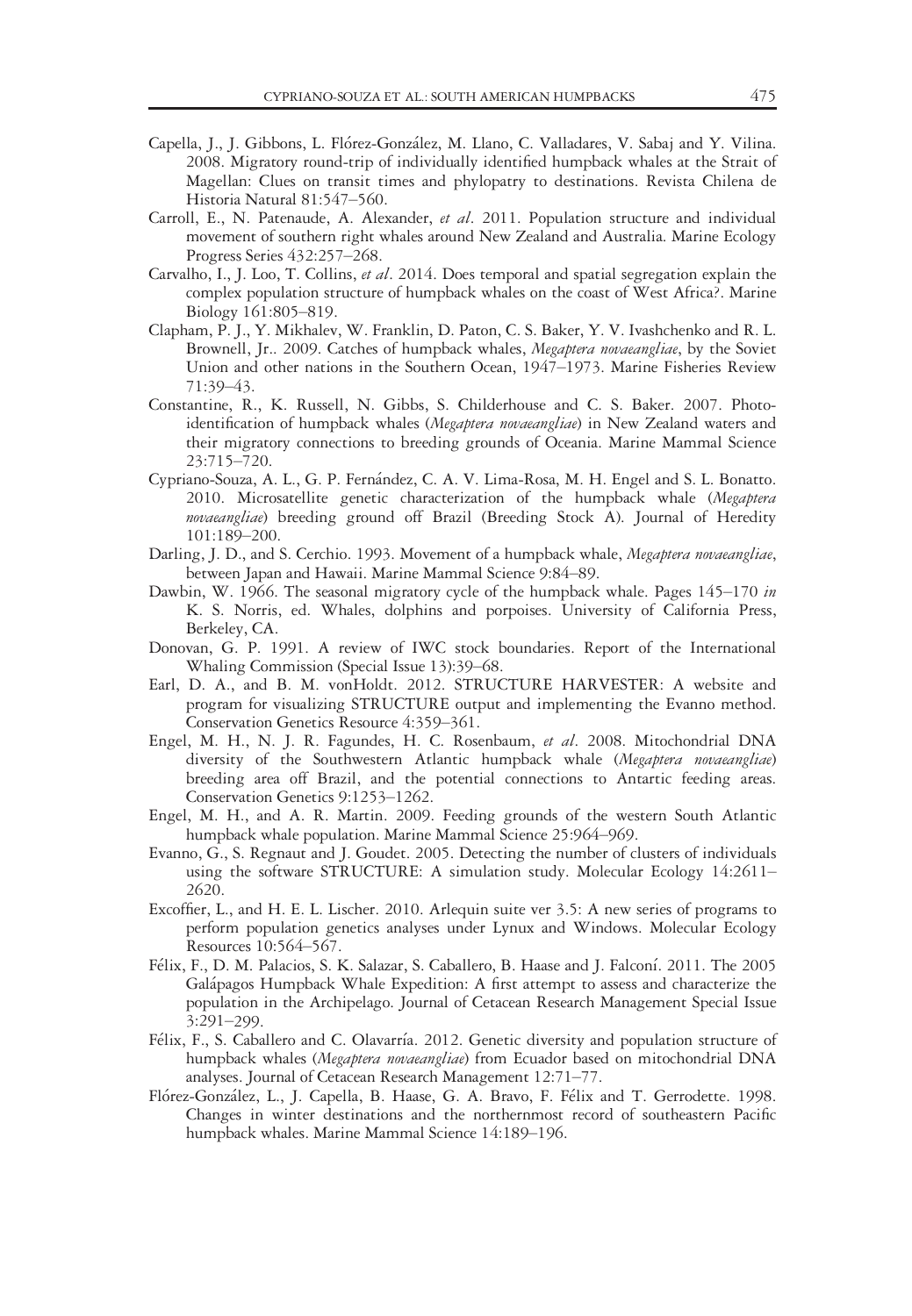- Gabriele, C. M., C. Lockyer, J. M. Straley, C. M. Jurasz and H. Kato. 2010. Sighting history of a naturally marked humpback whale (Megaptera novaeangliae) suggests ear plug growth layer groups are deposited annually. Marine Mammal Science 26:443–450.
- Garrigue, C., A. Aguayo-Lobo, V. L. U. Amante-Helweg, et al. 2002. Movements of humpback whales in Oceania, South Pacific. Journal of Cetacean Research Management 4:255–260.
- Gibbons, J., J. Capella and C. Valladares. 2003. Rediscovery of a humpback whale (Megaptera novaeangliae) feeding ground in the Straits of Magellan, Chile. Journal of Cetacean Research Management 5:203–208.
- Goudet, J. 2002. FSTAT: A program to estimate and test gene diversities and fixation indices. Institute of Ecology, Lausanne University, Lausanne, Switzerland.
- Guo, S., and E. Thompson. 1992. Performing the exact test of Hardy-Weinberg proportion for multiples alleles. Biometrics 48:361–372.
- Hubisz, M. J., D. Falush, M. Stephens and J. K. Pritchard. 2009. Inferring weak population structure with the assistance of sample group information. Molecular Ecology Resource 9:1322–1332.
- Hucke-Gaete, R., D. Haro, J. P. Torres-Florez, Y. Montecinos, F. A. Viddi, L. Bedriñana and J. Ruiz. 2013. A historical feeding ground for humpback whales in the Eastern South Pacific revisited: The case of northern Patagonia, Chile. Aquatic Conservation: Marine and Freshwater Ecosystems 23:858–867.
- IWC (International Whaling Commission 2015). Report of the Scientific Committee. Annex H: Report of the sub-committee on other Southern Hemisphere whale stocks. Journal of Cetacean Research Management 16:196–221.
- Jackson, J. A., D. J. Steel, P. Beerli, et al. 2014. Global diversity and oceanic divergence of humpback whales (Megaptera novaeangliae). Proceedings of the Royal Society B: Biological Science 281:20133222.
- Jakobsson, M., and N. A. Rosenberg. 2007. CLUMPP: A cluster matching and permutation program for dealing with label switching and multimodality in analysis of population structure. Bioinformatics 23:1801–1806.
- Lambeck, K., T. M. Esat and E.-K. Potter. 2002. Links between climate and sea levels for the past three million years. Nature 419:199–206.
- Lambertsen, R. H. 1987. A biopsy system for large whales and its use for cytogenetics. Journal of Mammalogy 68:443–445.
- Lecis, R., M. Pierpaoli, Z. S. Biro, L. Szemethy, B. Ragni, F. Vercillo and E. Randi. 2006. Bayesian analyses of admixture in wild and domestic cats (Felis silvestris) using linked microsatellite loci. Molecular Ecology 15:119–131.
- Librado, P., and J. Rozas. 2009. DnaSP v5: A software for comprehensive analysis of DNA polymorphism data. Bioinformatics 25:1451–1452.
- Lodi, L. 1994. Ocorrências de baleias-jubarte, Megaptera novaeangliae, no Arquipélago de Fernando de Noronha, incluindo um resumo de registros de capturas no Nordeste do Brasil [Sightings of humpback whales, *Megaptera novaeangliae*, in the Fernando de Noronha Archipelago, including a summary of catch records in northeastern Brazil]. Biotemas 7:116–123.
- Mackintosh, N. A. 1965. The stocks of whales. Fishing News (Books) Ltd., London, U.K.
- Manel, S., P. Berthier and G. Luikart. 2002. Detecting wildlife poaching: Identifying the origin of individuals with Bayesian assignment tests and multilocus genotypes. Conservation Biology 16:650–659.
- Matthews, L. H. 1937. The humpback whale, Megaptera nodosa. Discovery Reports 17:7–92.
- Nei, M. 1978. Estimation of average heterozygosity and genetic distance from a small number of individuals. Genetics 89:583–590.
- Olavarrıa, C., A. Aguayo, J. Acevedo, L. Medrano, D. Thiele and C. S. Baker. 2006. Genetic differentiation between two feeding areas of the Eastern South Pacific humpback whale population: Update on SC/57/SH3. Unpublished paper SC/A06/HW29 presented to the Scientific Committee of the International Whaling Commission.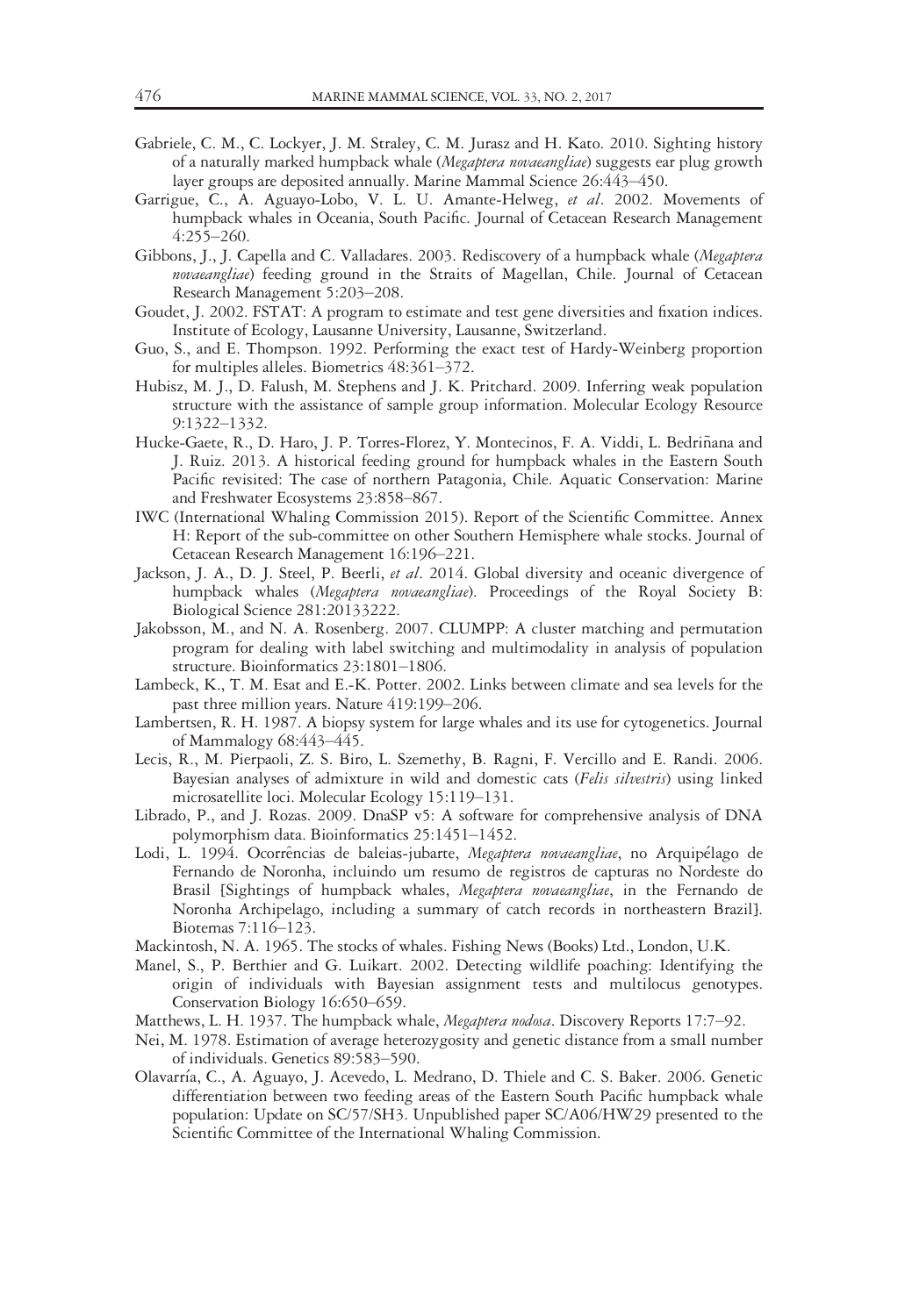- Olavarría, C., C. S. Baker, C. Garrigue, et al. 2007. Population structure of humpback whales throughout the South Pacific and the origin of the eastern Polynesian breeding grounds. Marine Ecology Progress Series 330:257–268.
- Paetkau, D., R. Slade, M. Burden and A. Estoup. 2004. Genetic assignment methods for the direct, real-time estimation of migration rate: A simulation-based exploration of accuracy and power. Molecular Ecology 13:55–65.
- Palsbøll, P. J., P. J. Clapham, D. K. Mattila, et al. 1995. Distribution of mtDNA haplotypes in North Atlantic humpback whales: the influence of behaviour on population structure. Marine Ecology Progress Series 116:1–10.
- Palsbøll, P. J., M. Bérubé and H. Jorgensen. 1997. Primers for the amplification of tri- and tetramer microsatellite loci in baleen whales. Molecular Ecology 6:893–895.
- Pearse, D. E., and K. A. Crandall. 2004. Beyond  $F_{ST}$ : Analysis of population genetic data for conservation. Conservation Genetics 5:585–602.
- Pichler, F. B., D. Robineau, R. N. P. Goodall, M. A. Meyer, C. Olavarría and C. S. Baker. 2001. Origin and radiation of Southern Hemisphere coastal dolphins (genus Cephalorhynchus). Molecular Ecology 10:2215–2223.
- Piry, S., A. Alapetite, J. M. Cornuet, D. Paektau, L. Baudouin and A. Estoup. 2004. GeneClass2: A software for genetics assignment and first generation migrant detection. Journal of Heredity 95:536–539.
- Pritchard, J. K., X. Wen and D. Falush. 2007. Documentation for Structure software: version 2.2. Available at [http://pritch.bsd.uchicago.edu/software.](http://pritch.bsd.uchicago.edu/software)
- Rannala, B., and J. L. Mountain. 1997. Detecting immigration by using multilocus genotypes. Proceedings of the National Academy of Sciences of the United States of America 94:9197–9221.
- Rasmussen, K., D. Palacios, J. Calambokidis, et al. 2007. Southern Hemisphere humpback whales wintering off Central America: Insights from water temperature into the longest mammalian migration. Biology Letters 3:302–305.
- Rice, W. R. 1989. Analyzing table of statistical tests. Evolution 43:223–225.
- Rosenbaum, H. C., C. Pomilla, M. Mendez, et al. 2009. Population structure of humpback whales from their breeding grounds in the South Atlantic and Indian Oceans. PLoS ONE 4:e7318.
- Rosenberg, N. A. 2004. DISTRUCT: A program for the graphical display of population structure. Molecular Ecology Notes 4:137–138.
- Schlötterer, C., B. Amos and D. Tautz. 1991. Conservation of polymorphic simple sequence loci in cetacean species. Nature 354:63–65.
- Schmitt, N. T., M. C. Double, S. N. Jarman, et al. 2014. Low levels of genetic differentiation characterize Australian humpback whale (Megaptera novaeangliae) populations. Marine Mammal Science 30:221–241.
- Slijper, E. J. 1962. Whales. 1st English edition. Hutchinson & Co., London, U.K.
- Slijper, E. J. 1965. A hundred years of modern whaling. Netherlands Commission for International Nature Protection, Amsterdam, Netherlands.
- Sremba, A. L., A. R. Martin and C. S. Baker. 2014. Species identification and likely catch time period of whale bones from South Georgia. Marine Mammal Science 31:122–132.
- Steel, D., C. Garrigue, S. Caballero, et al. 2008. Migratory connections between humpback whales from South Pacific breeding grounds and Antarctic feeding areas based on genotype matching. Unpublished paper SC/60/SH13 presented to the Scientific Committee of the International Whaling Commission.
- Stevick, P. T., A. Aguayo, J. Allen, et al. 2004. A note on the migrations of individually identified humpback whales between the Antarctic Peninsula and South America. Journal of Cetacean Research Management 6:109–113.
- Stevick, P. T., J. Allen, P. J. Clapham, et al. 2006a. Population spatial structuring on the feeding grounds in North Atlantic humpback whales (Megaptera novaeangliae). Journal of Zoology 270:244–255.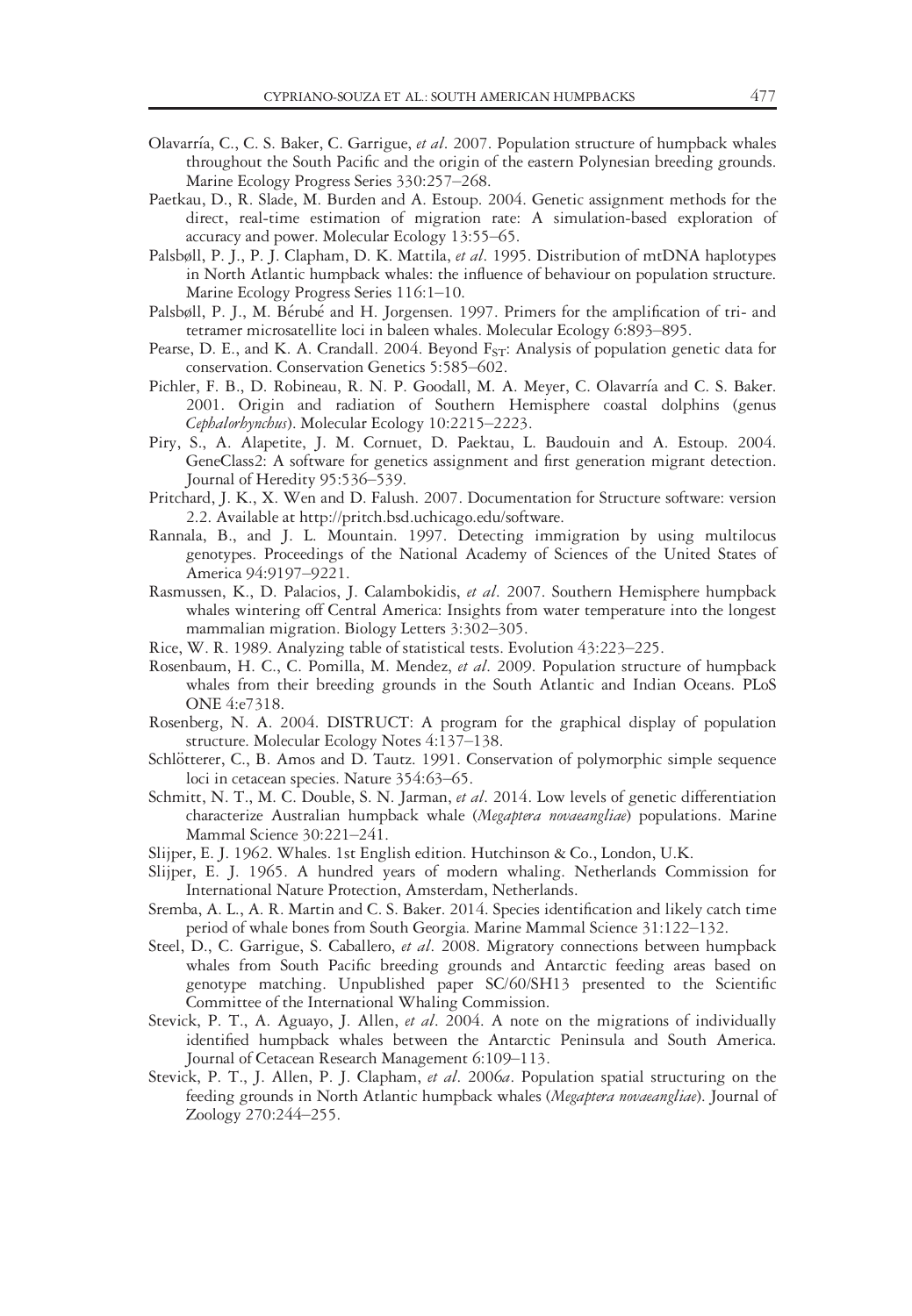- Stevick, P. T., L. Pacheco de Godoy, M. McOsker, M. H. Engel and A. Allen. 2006b. A note on the movement of a humpback whale from Abrolhos Bank, Brazil to South Georgia. Journal of Cetacean Research Management 8:297–300.
- Stevick, P. T., M. C. Neves, F. Johansen, M. H. Engel, J. Allen, M. C. C. Marcondes and C. Carlson. 2010. A quarter of a world away: Female humpback whale moves 10,000 km between breeding areas. Biology Letters 7:299–302.
- Stevick, P. T., J. M. Allen, M. H. Engel, F. Felix, B. Haase and M. C. Neves. 2013. Interoceanic movement of an adult female humpback whale between Pacific and Atlantic breeding grounds off South America. Journal of Cetacean Research Management 13:159–162.
- Stone, G. S., L. Florez-Gonzalez and S. Katona. 1990. Whale migration record. Nature 346:705–706.
- Tajima, F. 1989. Evolutionary relationship of DNA sequences in finite populations. Genetics 105:437–460.
- Taylor, B. L., S. J. Chivers, J. Larese and W. F. Perrin. 2007. Generation length and percent mature estimates for IUCN assessments of cetaceans. Administrative Report LJ-0701, National Marine Fisheries Service, Southwest Fisheries Science Center, La Jolla, CA.
- Torres-Florez, J. P., R. Hucke-Gaete, R. LeDuc, et al. 2014. Blue whale population structure along the eastern South Pacific Ocean: Evidence of more than one population. Molecular Ecology 23:5998–6010.
- Tønnessen, J. N., and A. O. Johnsen. 1982. The history of modern whaling. University of California Press, Berkeley, CA.
- Valsecchi, E., and W. Amos. 1996. Microsatellite markers for the study of cetacean populations. Molecular Ecology 5:151–156.
- Valsecchi, E., P. Hale, P. Corkeron and W. Amos. 2002. Social structure in migrating humpback whales (Megaptera novaeangliae). Molecular Ecology 11:507-518.
- Valsecchi, E., P. J. Corkeron, P. Galli, W. Sherwin and G. Bertorelle. 2010. Genetic evidence for sex-specific migratory behaviour in western South Pacific humpback whales. Marine Ecology Progress Series 398:275–286.
- Van Oosterhout, C., W. F. Hutchinson, D. P. M. Wills and P. Shipley. 2004. MICRO-CHECKER: Software for identifying and correcting genotyping errors in microsatelite data. Molecular Ecology Notes 4:535–538.
- Waits, L. P., G. Luikart and P. Taberlet. 2001. Estimating the probability of identity among genotypes in natural populations: Cautions and guidelines. Molecular Ecology 10:249– 256.
- Waldick, R. C., M. W. Brown and B. N. White. 1999. Characterization and isolation of microsatellite loci from the endangered North Atlantic right whale. Molecular Ecology 8:1763–1765.
- Wedekin, L. L., M. Rossi-Santos, C. Baracho, A. L. Cypriano-Souza and P. C. Simões-Lopes. 2014. Cetacean records along a coastal-offshore gradient in the Vitoria-Trindade Chain, western South Atlantic Ocean. Brazilian Journal of Biology 74:137–144.
- Weir, B. S., and C. C. Cockerham. 1984. Estimating F-statistics for the analysis of population Structure. Evolution 38:1358–1370.
- Wenzel, F. W., J. Allen, S. Berrow, et al. 2009. Current knowledge on the distribution and relative abundance of humpback whales (Megaptera novaeangliae) off the Cape Verde Islands, Eastern North Atlantic. Aquatic Mammals 35:502–510.
- Whitlock, M. C., M. A. McPeek, M. D. Rausher, L. Rieseberg and A. J. Moore. 2010. Data archiving. The American Naturalist 175:145–146.
- Wilberg, M. J., and B. P. Dreher. 2004. GENECAP: A program for analysis of multilocus genotype data for non-invasive sampling and capture-recapture population estimation. Molecular Ecology Notes 4:783–785.
- Wilson, G. A., and B. Rannala. 2003. Bayesian inference of recent migration rates using multilocus genotypes. Genetics 163:1177–1191.